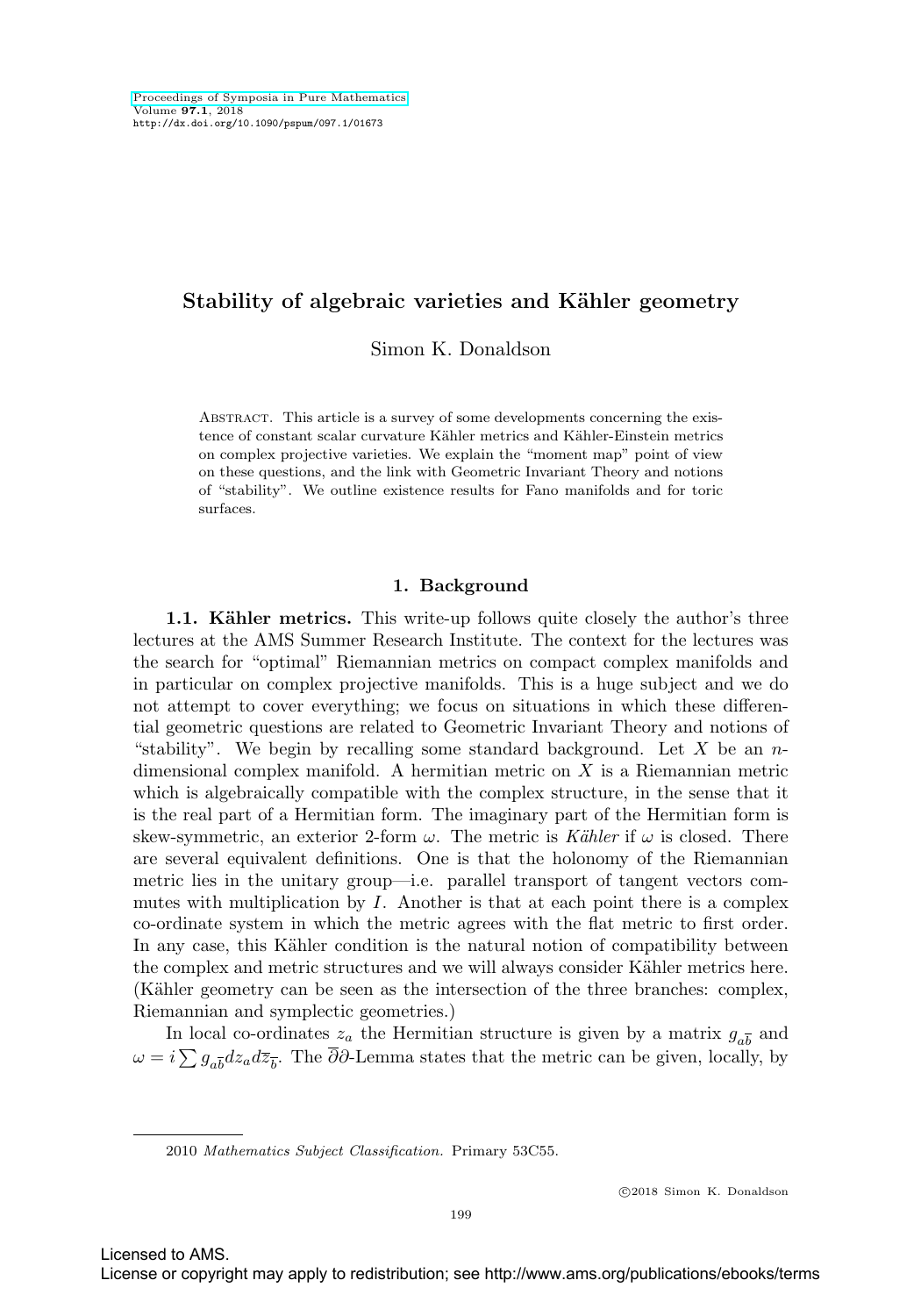a potential  $\phi$ 

$$
g_{a\overline{b}} = \frac{\partial^2 \phi}{\partial z_a \partial \overline{z}_{\overline{b}}},
$$

or, in different notation,  $\omega = i\overline{\partial}\partial\phi$ .

Suppose that X is compact and  $\omega_0$  is a Kähler metric on X. It defines a nonzero cohomology class  $[\omega_0] \in H^2(X; \mathbf{R})$ . The global version of the  $\overline{\partial}\partial$ -Lemma says that any other Kähler metric  $\omega$  in the same cohomology class can be represented by a potential  $\omega = \omega_0 + i\overline{\partial}\partial\phi$ . This has a geometric interpretation in the case when  $2\pi[\omega_0]$  is the first Chern class of a holomorphic line bundle  $L \to X$  (so X is a projective algebraic variety, by the Kodaira embedding theorem). Recall that if h is a Hermitian metric on  $L$  there is a unique unitary connection on  $L$  compatible with the complex structure. The form  $-2\pi i\omega_0$  can then be realised as the curvature of a reference metric  $h_0$  (i.e. the curvature of the compatible connection), and  $\omega$ similarly corresponds to a metric  $e^{\phi}h_0$ .

Recall that a Riemannian manifold has a curvature tensor Riem. This has a contraction to the Ricci tensor, which is closely related to the induced volume form. One geometric characterisation of the Ricci tensor is in terms of the Riemannian volume form in local geodesic co-ordinates  $x_i$ 

(1) 
$$
\text{Vol} = (1 - \frac{1}{6} \sum_{ij} R_{ij} x_i x_j + O(x^3)) \text{Vol}_{\text{Euc}}.
$$

A further contraction of the Ricci tensor gives the scalar curvature S.

On a Kähler manifold the Ricci tensor is Hermitian, the corresponding 2-form  $\rho$ is closed and represents the class  $2\pi c_1(X)$ . In local complex co-ordinates, a formula for the Ricci form is

$$
\rho = i \overline{\partial} \partial \log(\text{Vol}),
$$

where  $Vol = det(h_{a\overline{b}})$ , the volume in local co-ordinates.

We consider four notions of "optimal" metrics.

- If  $c_1(X)$  is a multiple of the Kähler class,  $c_1 = \lambda[\omega]$ , then we can look for a Kähler-Einstein metric:  $\rho = \lambda \omega$ .
- In any Kähler class we may seek a constant scalar curvature Kähler (CSCK) metric. Clearly Kähler-Einstein metrics are CSCK.
- In any Kähler class we may consider the critical points of the *Calabi func*tional  $\|\text{Riem}\|_{L^2}^2$ . These are called *extremal metrics*. The Euler-Lagrange equation is that the gradient of the scalar curvature is a holomorphic vector field. CSCK metrics are extremal (and on a manifold with no holomorphic vector fields the converse is true).
- In the case when  $c_1(X) = \lambda[\omega]$ , the Kähler-Ricci soliton equation is that  $\rho - \lambda \omega$  is the Lie derivative of  $\omega$  along a holomorphic vector field. Clearly Kähler-Einstein metrics are solitons.

Extremal metrics and Kähler-Ricci solitons arise naturally when considering associated evolution equations, for 1-parameter families of metrics. The Calabi  $flow$  is the equation

$$
\frac{\partial \omega}{\partial t} = i\overline{\partial} \partial S(\omega),
$$

Licensed to AMS.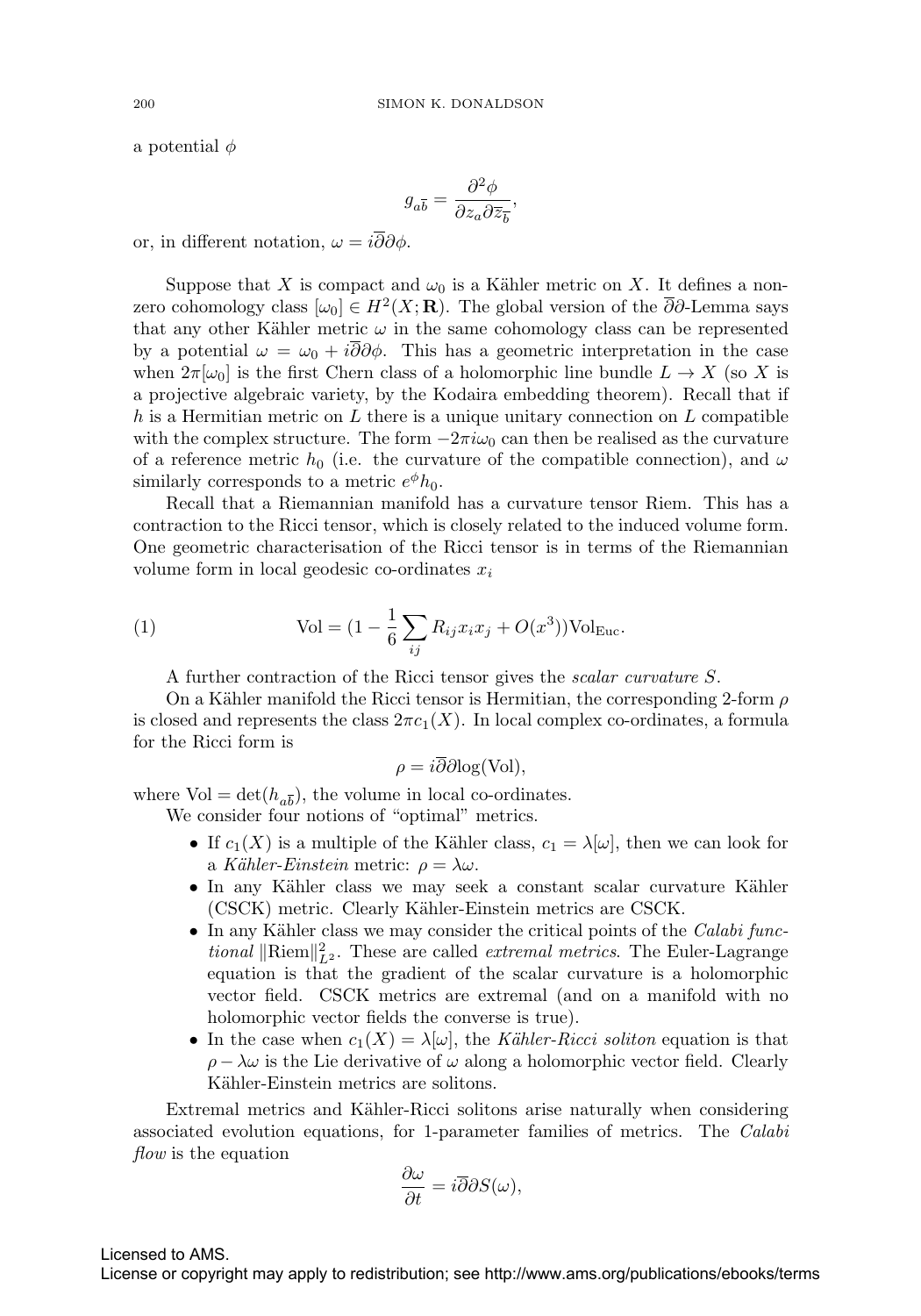while the Kähler-Ricci flow is

$$
\frac{\partial \omega}{\partial t} = (\lambda \omega - \rho),
$$

(in the case when  $c_1(X) = \lambda[\omega]$ ). Extremal metrics are fixed points of the Calabi flow modulo holomorphic automorphisms and likewise for solitons and the Kähler-Ricci flow.

The basic question we want to address then is the existence of these metrics, in a given Kähler class on a given complex manifold  $X$ . There is ample motivation for studying this problem. Of course a paradigm is the case of complex dimension 1, where a compact Riemann surface admits a metric of constant Gauss curvature. This statement can be viewed as a formulation of the uniformisation theorem for compact Riemann surfaces. In higher dimensions there is a huge literature and renowned general theorems; notably from the 1970's the existence of Kähler-Einstein metrics in the negative case  $(\lambda < 0)$  [[6](#page-20-0)], [[69](#page-22-0)] and the Calabi-Yau case  $(\lambda = 0)$  **[[69](#page-22-0)]**. The existence theorems have important consequences for *moduli* problems, which we return to in 4.2 below. The over-riding motivation is perhaps that these existence problems lead to fascinating interactions between Riemannian geometry, complex (algebraic) geometry, PDE and analysis.

**1.2. Geometric Invariant theory, Kempf-Ness, etc.** Going back to the 1980's, it has been realised that there is a general package of ideas relating complex moduli problems, in the setting of Mumford's Geometric Invariant Theory, to "metric geometry". In this subsection we review this and explain why it gives a conceptual framework for the existence questions in K¨ahler geometry introduced above.

Let  $K<sup>c</sup>$  be reductive complex Lie group, the complexification of a compact group K (for example  $K = SU(m), K^c = SL(m, \mathbb{C})$ ). Let V be a complex representation of  $K<sup>c</sup>$ . Then we have a "complex moduli problem"— to study the set of orbits of  $K^c$  in  $\mathbf{P}(V)$ . The fundamental difficulty is that the set of all orbits will not have a good structure—it will not be Hausdorff in the induced topology. The algebraic approach is to consider the graded ring R of  $K^c$ -invariant polynomials on V. A famous theorem of Hilbert states that this is finitely generated, so  $\text{Proj}(R)$ is a projective variety. The points of  $\text{Proj}(R)$  correspond approximately, but not exactly to the  $K^c$  orbits in  $P(V)$  and we write

$$
Proj(R) = \mathbf{P}(V) // K^c.
$$

We say that a nonzero  $v \in V$  is

- *polystable* if its  $K^c$ -orbit is closed;
- *stable* if it is polystable and its stabiliser in  $K^c$  is finite;
- semi-stable if 0 does not lie in the closure of its  $K^c$ -orbit.

These notions pass down to the projectivisation and basic result of Mumford's theory [[50](#page-22-1)] is that the points of  $P(V)/\sqrt{K^c}$  correspond to the polystable orbits.

Now introduce "metric geometry" by fixing a  $K$ -invariant Hermitian metric on V . The beautiful and elementary observation of Kempf and Ness [**[43](#page-21-0)**] is that a point  $v \in V \setminus \{0\}$  is polystable if and only if its K<sup>c</sup>-orbit contains a point which minimises the norm within the orbit, and this minimiser is unique up to the action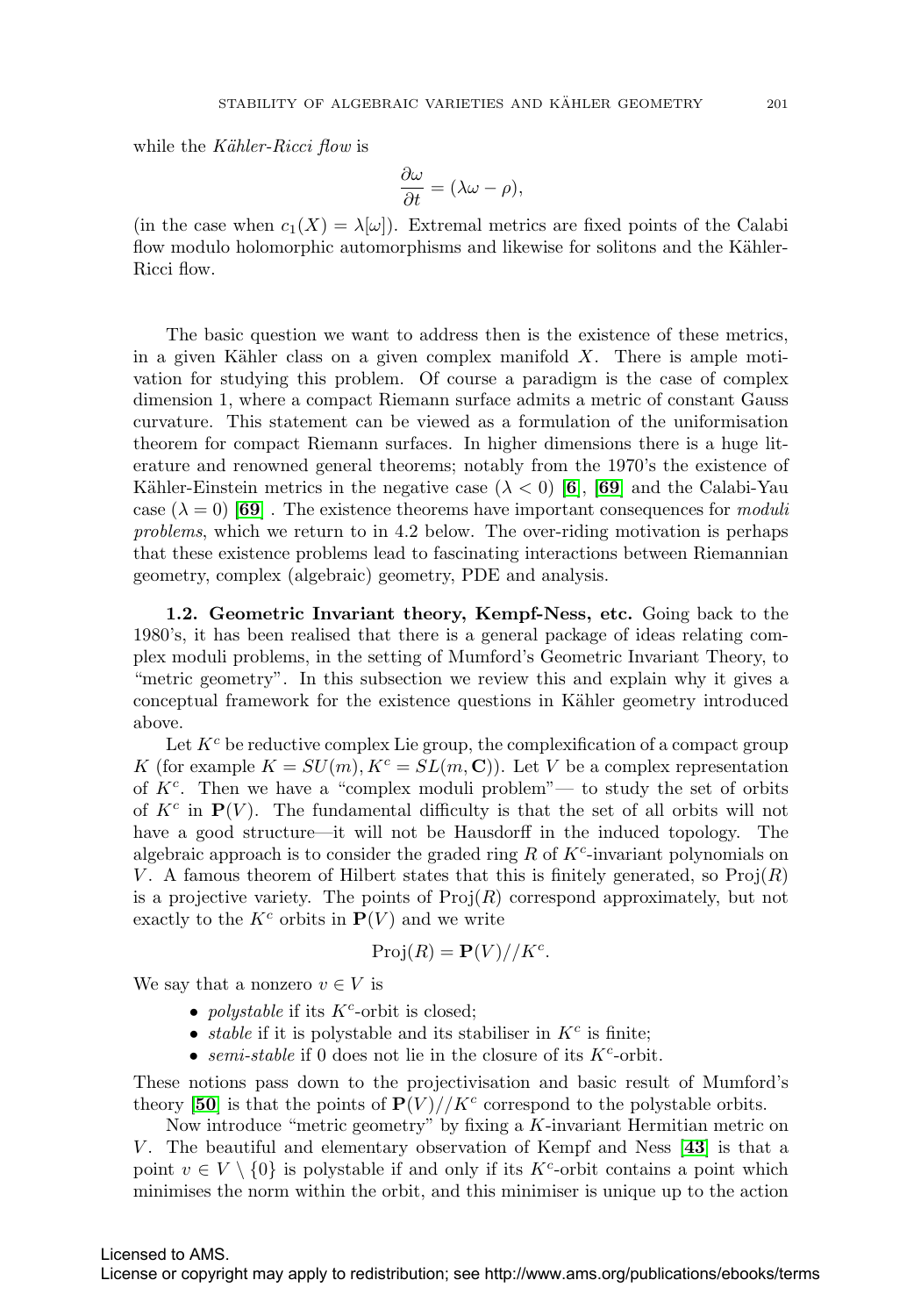of K. Semistability is characterised by the property that the norm functional has a strictly positive lower bound.

Given a non-zero point  $v \in V$  the function  $\mathcal{F}_v(g) = \log |g(v)|$  on  $K^c$  is preserved by left multiplication by  $K$  so descends to a function

$$
\mathcal{F}_v: K^c/K \to \mathbf{R}.
$$

The manifold  $K^{c}/K$  is a symmetric space of negative curvature. The stability or semi-stability of v depends on whether  $\mathcal{F}_v$  attains a minimum or is bounded below. An important general property is that  $\mathcal{F}_v$  is convex along geodesics in  $K^c/K$ . This gives the uniqueness property and also shows that any critical point of the norm functional on an orbit is a minimum. There is a map

$$
\mu: V \to \text{Lie}(K)^*
$$

(the dual of the Lie algebra) defined by the first order variation of the norm. That is, for v in V and  $\xi$  in Lie(K)

$$
\frac{d}{dt}|_{t=0} (|\exp(i\xi)v|) = \langle \mu(v), \xi \rangle.
$$

The map  $\mu$  his homogeneous of degree 2 so  $\mu_{\mathbf{P}}(v) = |v|^{-2} \mu(v)$  factors through  $\mathbf{P}(V)$ Then we have

$$
\mathbf{P}(V) // K^c = \mu_{\mathbf{P}}^{-1}(0) / K.
$$

The Hilbert-Mumford numerical criterion gives a practical way to detect stability. For simplicity suppose that the K<sup>c</sup>-orbit of v is free. Let  $\lambda : \mathbb{C}^* \to K^c$  be a non-trivial 1-parameter subgroup. Then  $\lambda(t)v$  has a Laurent expansion about  $t = 0$ . Let  $-w(\lambda, v) \in \mathbb{Z}$  be the order of the leading term in this expansion. Then v is stable if and only if  $w(\lambda, v) > 0$  for all  $\lambda$  and semi-stable if weak inequality holds.

We will illustrate these ideas with two simple examples.

**Example 1.** Take  $K = SU(2), K^c = SL(2, \mathbb{C})$  and let  $V = U^{\otimes d}$  be the dfold tensor product of the standard 2-dimensional representation  $U = \mathbb{C}^2$ . Restrict attention to the subset  $W \subset V \setminus \{0\}$  of non-zero decomposable tensors. Thus the projectivisation of W can be identified with the d-fold product  $({\bf CP}^1)^d$ . One finds that for  $u_1, \ldots, u_d$  in  $\mathbf{P}^1$ 

$$
\mu_{\mathbf{P}}(u_1,\ldots,u_d)=\sum_{i=1}^d m(u_i),
$$

where  $m:$  **CP**<sup>1</sup>  $\rightarrow$  Lie  $K = \mathbb{R}^3$  is the standard embedding of **CP**<sup>1</sup> as the unit 2sphere. Thus  $\mu_{\mathbf{P}}^{-1}(0)$  is identified with the configurations of d ordered points on the sphere which have centre of mass at 0. The Hilbert-Mumford criterion shows that a configuration  $(u_1,\ldots,u_d)$  is polystable if either no point occurs with multiplicity  $\geq d/2$  or if d is even and there are distinct points each of multiplicity  $d/2$ . For example when  $d = 4$  one has  $P(W)/K^c = \mathbb{C}P^1$  with the equivalence defined by the cross-ratio. The stability discussion corresponds to the fact that one can define the cross-ratio of a quadruple with for configurations with multiplicity 2, but not 3.

**Example 2.** Take  $K = U(n)$ ,  $K^c = GL(n, \mathbb{C})$  and let  $V = End(\mathbb{C}^n)$  be the adjoint representation. Using the standard identification of the Lie algebra and its dual, one finds that  $\mu(A) = i[A, A^*]$ , where  $A^*$  denotes the usual adjoint. So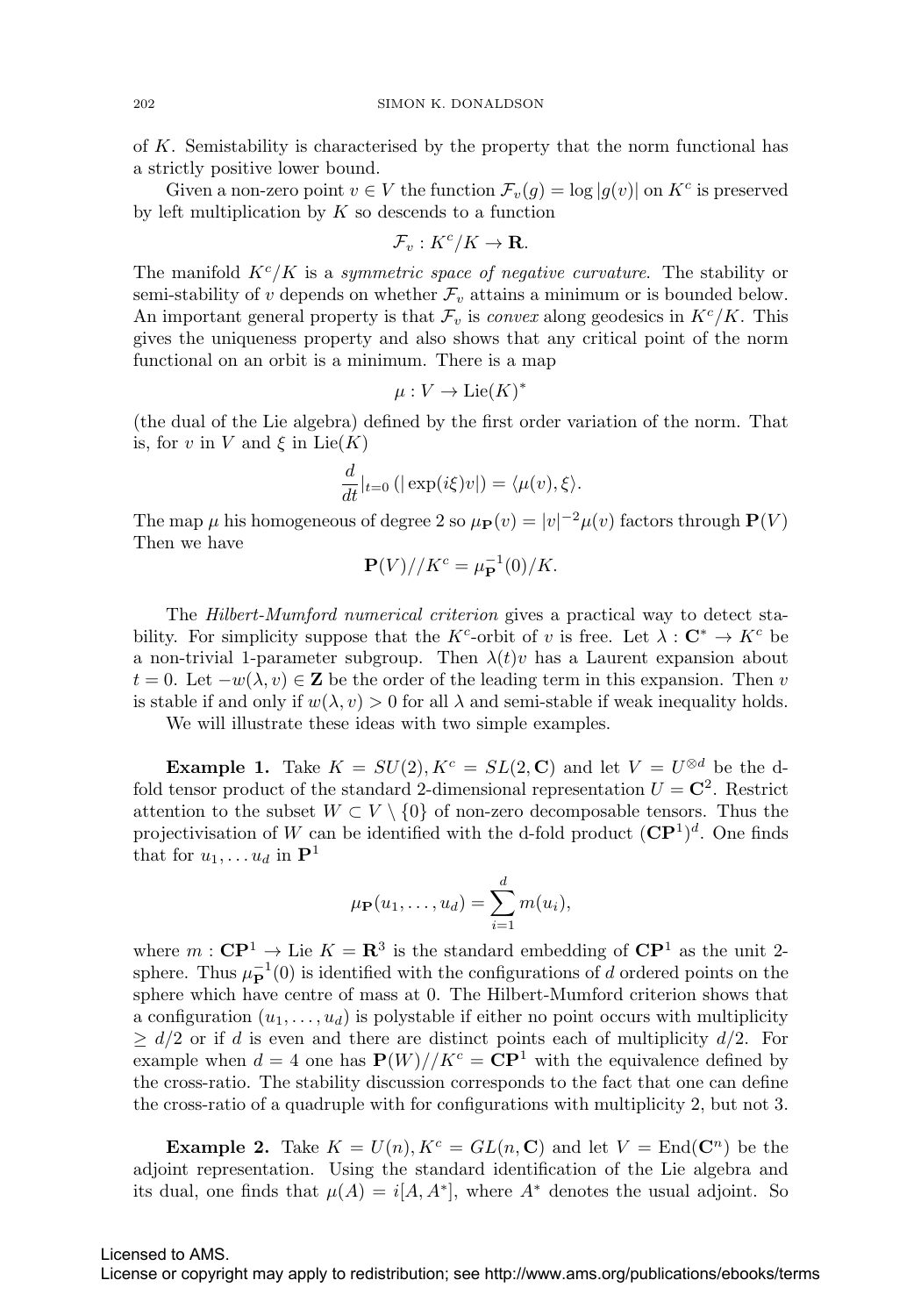$\mu^{-1}(0)$  consists of the "normal" matrices, which commute with their adjoints. On the complex side, the polystable points are the diagonalisable matrices and the identification  $P(V)/K^c = \mu_P^{-1}(0)/K$  boils down to the familiar facts that normal matrices are diagonalisable and conversely a diagonalisable matrix is conjugate to a normal one (just map the eigenvectors to an orthonormal basis).

The discussion above is in finite dimensions but many examples (often going under the general heading of the "Kobayashi-Hitchin correspondence") are understood of differential geometric problems which can be viewed as an infinite-dimensional versions of this set-up. A key step in this is a symplectic geometry point of view. In the setting above, we focus on the action of K on the projectivisation  $P(V)$ , preserving the standard Fubini-Study metric and the corresponding symplectic form  $\omega_{FS}$ . Then the map  $\mu_{\mathbf{P}} : \mathbf{P}(V) \to \text{Lie}(K)^*$  appears as the "moment map" for the action. That is, for each  $\xi \in \text{Lie}(K)$  the component  $\langle \mu_{\mathbf{P}}(\cdot), \xi \rangle$  is a Hamiltonian function for the 1-parameter subgroup generated by  $\xi$ . One can then recover the norm function F on  $K^c/K$  from  $\mu$  by integration. From this point of view the essential ingredients are:

- A complex manifold  $P$  with a Kähler form  $\Omega$ .
- A group  $\mathcal G$  with an isometric holomorphic action on  $\mathcal P$ .
- A moment map  $\mu : \mathcal{P} \to \text{Lie}(\mathcal{G})^*$ .
- A complexified group  $\mathcal{G}^c \supset \mathcal{G}$  and an extension of the action to a holomorphic action of  $\mathcal{G}^c$  on  $\mathcal{P}$ .

Given such as set-up we can ask for a useful definition of "polystable points" in  $P$  and try to establish a correspondence between the resulting complex quotient  $\mathcal{P}/\mathcal{G}^c$  and the symplectic quotient  $\mu^{-1}(0)/\mathcal{G}$ . If  $\mathcal P$  is compact (in particular finitedimensional) and the cohomology class  $2\pi[\Omega]$  is integral we are almost back in the previous case, because we can embed  $P$  in projective space by the Kodaira embedding theorem, but this formulation allows us to consider infinite-dimensional situations of a fundamentally different nature.

The first example of this kind is due to Atiyah and Bott [[4](#page-20-1)]. Let  $E \to \Sigma$  be a (trivial)  $C^{\infty}$ -complex vector bundle over a compact Riemann surface. Let A be the set of  $\overline{\partial}$ -operators on E: an infinite dimensional complex affine space. There is a group  $\mathcal{G}^c$  of bundle automorphisms of E and the orbits of  $\mathcal{G}^c$  in A correspond to isomorphism classes of holomorphic vector bundles. Now fix a Hermitian metric on E. We get a subgroup  $\mathcal{G} \subset \mathcal{G}^c$  of unitary automorphisms. Points in A can be viewed as unitary connections on  $E$ . Tangent vectors to  $A$  are 1-forms with values in the bundle  $\text{End}E$  and there is a symplectic form given by

$$
\Omega(a,b) = \int_{\Sigma} \text{Tr}(a \wedge b),
$$

which is a Kähler form with respect to the complex structure. The moment map is given by the curvature of the connection so  $\mu^{-1}(0)/\mathcal{G}$  consists of the equivalences classes of flat unitary connections.

The case when the bundle  $E$  has rank one is a piece of classical theory. In that case one has an identification  $A/G<sup>c</sup> = \mu<sup>-1</sup>(0)/\mathcal{G}$  which is the statement that any holomorphic line bundle of degree 0 has a unique compatible flat unitary structure. This amounts to solving a linear PDE and the notion of stability does not enter.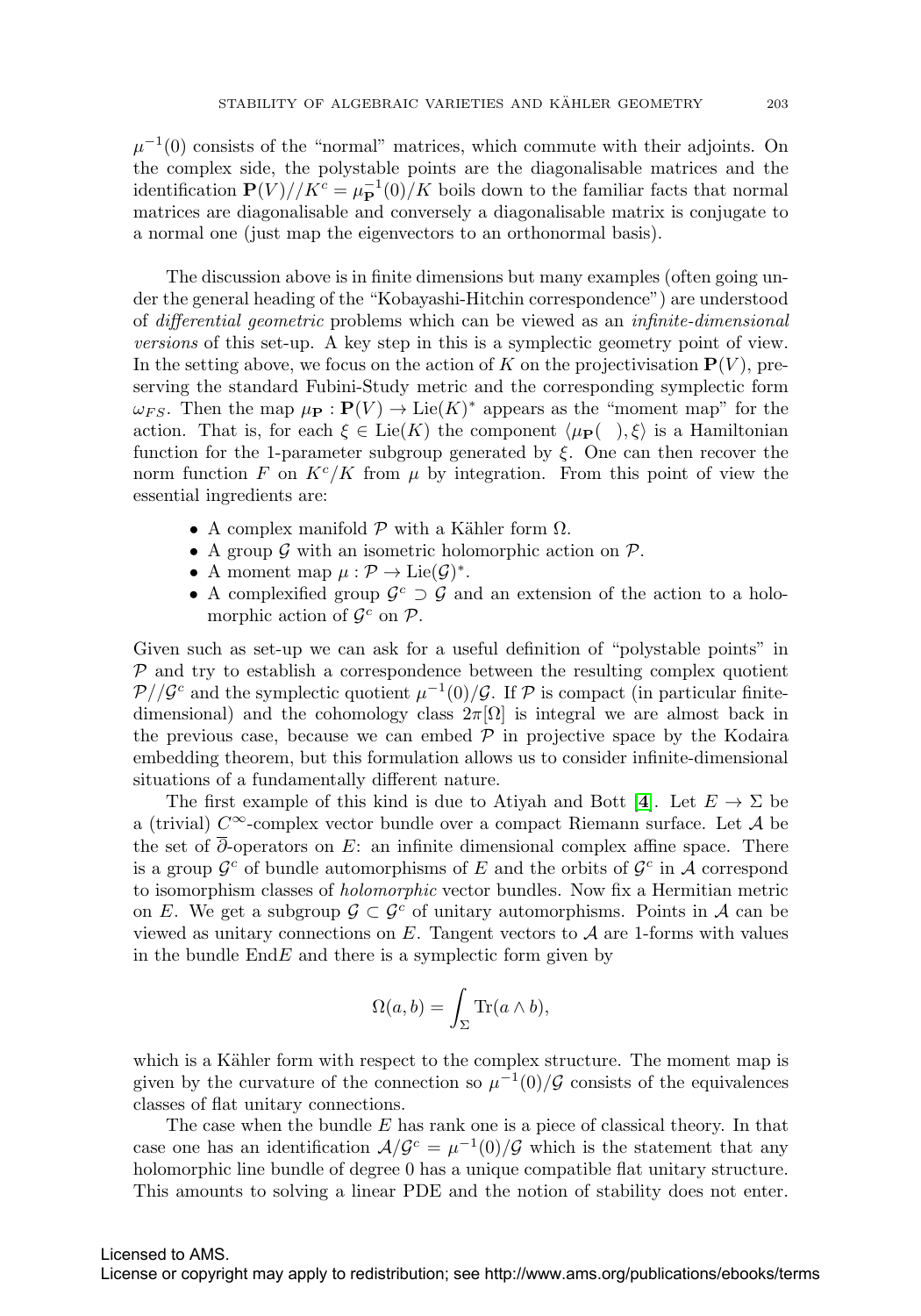The statement can be viewed as the identification of the Jacobian with the torus  $H^1(\Sigma; \mathbf{R})/H^1(\Sigma, \mathbf{Z}).$ 

For bundles of higher rank the situation is more interesting. On the one hand, Mumford gave a definition of a stable bundle  $E \to \Sigma$ . He was lead to this by embedding the moduli problem for bundles in a linear set-up of the kind we considered above. The numerical criterion which emerged is that a bundle  $E$  (of degree 0, for simplicity) is defined to be stable if all proper sub-bundles  $E' \subset E$  have strictly negative degree. Then a polystable bundle (of degree 0) is a direct sum of stable bundles (each of degree 0). Taking this as the definition of a polystable point in A, the identification  $A//\mathcal{G}^c = \mu^{-1}(0)/\mathcal{G}$  is true and amounts to the 1965 theorem of Narasimhan and Seshadri [**[52](#page-22-2)**]: a bundle admits a flat unitary connection if and only if it is polystable.

There are many other examples in this vein, and a large literature. These include the Hermitian Yang-Mills equation for bundles over higher dimensional base manifolds, "pairs" consisting of a bundle with a holomorphic section and "parabolic structures" along a divisor in the base. In each case a necessary and sufficient condition for the existence of some differential geometric structure is given by an algebro-geometric stability condition, involving a numerical criterion. A point to emphasise is that, while there is a commmon conceptual framework to the results, this framework does not in itself provide proofs. In the prototype finite-dimensional case of Kempf and Ness the proof is elementary because we can minimise the norm functional over a compact set, but this compactness is lost in infinite dimensions. The statements bear on the solubility of nonlinear PDE and the proofs require detailed analysis in each case.

We now return to our main theme of existence problems for Kähler metrics. These can, to some extent, be fitted into the conceptual framework sketched above [[28](#page-21-1)], [[29](#page-21-2)]. Let  $(M,\omega)$  be a compact symplectic manifold and let G be the group of "exact" symplectomorphisms. The Lie algebra of  $G$  is the space of Hamiltonian functions on M, modulo constants. (If  $H^1(M; \mathbf{R}) = 0$  then the exactness condition is vacuous.)

Let  $\mathcal J$  be the space of almost-complex structures compatible with  $\omega$ . Then certainly G acts on  $\mathcal J$ . Tangent vectors to  $\mathcal J$  at a given almost-complex structure  $J_0$  can be identified with sections of the complex vector bundle  $s^2(TM)$  (using the almost complex structure  $J_0$ ). As such, the tangent space acquires a complex structure and this makes  $J$ , at least formally, into an infinite-dimensional complex manifold. Similarly, the natural  $L^2$  metric on these tensor fields gives  $\mathcal J$  a Kähler structure. For our purposes, we are interested in the G-invariant subset  $\mathcal{J}_{int} \subset$  $J$  of *integrable* almost complex structures. This is, formally, a complex analytic subvariety of  $\mathcal J$  and the possible singularities are not relevant to this discussion. So in sum we get an action of G on an infinite dimensional Kähler space  $(\mathcal{J}_{int}, \Omega)$  and we can ask for a moment map for this action. Calculation reveals that this moment map is simply the scalar curvature  $\mu(J) = S(\omega, J)$  of the metric induced by  $\omega$  and J [**[38](#page-21-3)**]. More precisely, we use the pairing between functions modulo constants and  $S$  given by

$$
f\mapsto \int_M f(S-\hat{S})\frac{\omega^n}{n!},
$$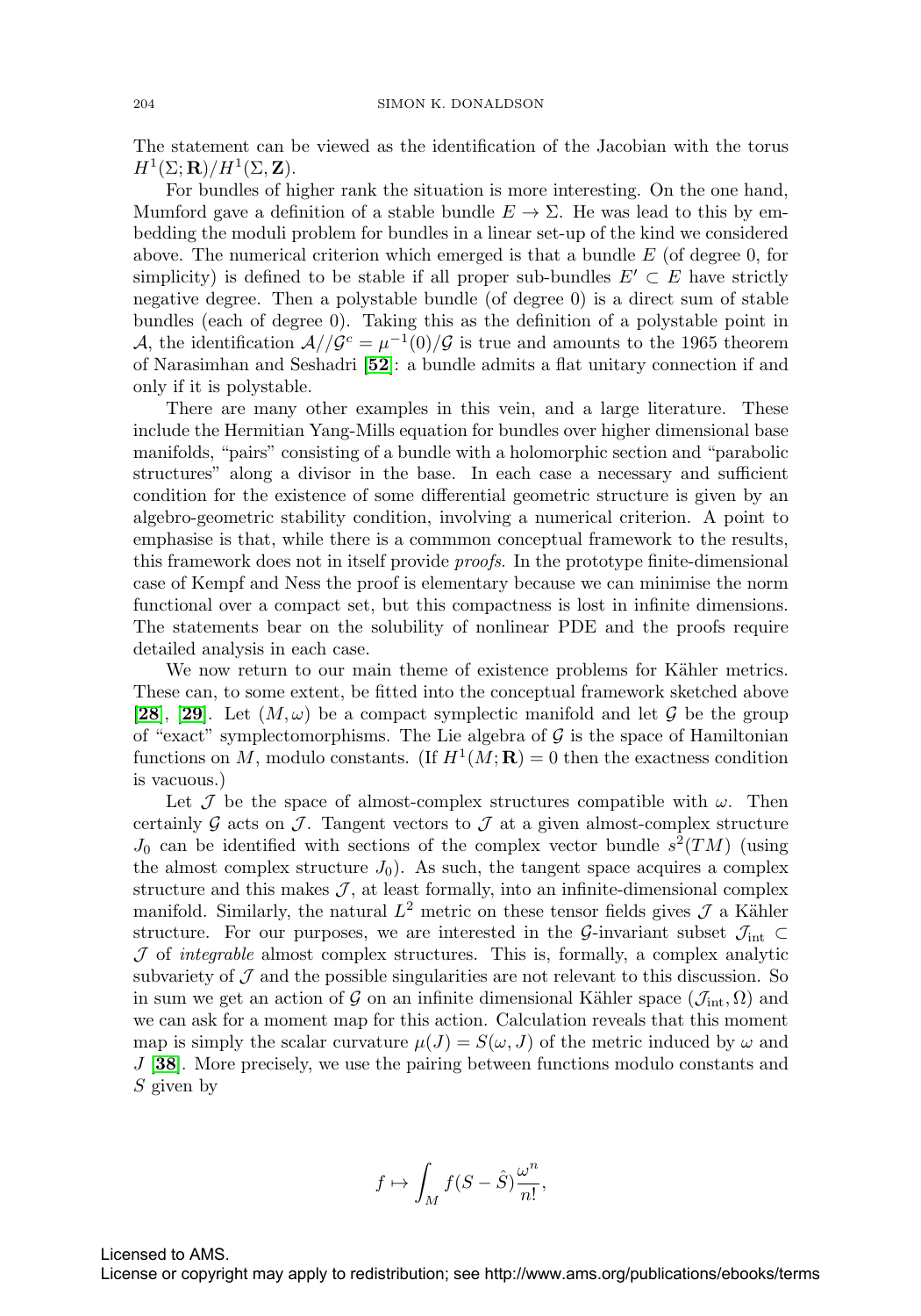where  $\hat{S}$  is the average value of S (which is a topological quantity determined by  $[\omega]$  and  $c_1(M)$ ). So the zeros of the moment map are Kähler metrics of constant scalar curvature.

We now encounter the fundamental difficulty that there is no complexification  $\mathcal{G}^c$  of the symplectomorphism group  $\mathcal{G}$ . However we have an equivalence relation on  $\mathcal{J}_{\text{int}}$  given by  $J_1 \sim J_2$  if  $(M, J_1), (M, J_2)$  are isomorphic complex manifolds. The equivalence classes can be interpreted as the orbits of the (nonexistent) group  $\mathcal{G}^c$ . To explain this briefly, consider for simplicity the case when  $(M, J, \omega)$  has no automorphisms, so the G-orbit of J is free. Let  $\mathcal{O}\subset\mathcal{J}$  be the equivalence class of J, as defined above. Then one finds that the tangent bundle of  $\mathcal O$  can be trivialised as  $\mathcal{O} \times H$  where H is the space of complex valued functions on M modulo constants. Thus  $H$  has a Lie algebra structure, regarded as the complexification of Lie( $\mathcal{G}$ ), with the bracket given by the complexified Poisson bracket  $\{ , \}$ . Under the trivialisation, any element  $\eta \in H$  defines a vector field  $V_{\eta}$  on  $\mathcal{O}$  and one has

$$
[V_{\eta_1}, V_{\eta_2}] = V_{\{\eta_1, \eta_2\}}.
$$

If  $\mathcal O$  were a finite-dimensional manifold this would lead to a Lie group structure, with the  $V_n$  the left-invariant vector fields, but the relevant integration results fail in infinite dimensions. But we could say that  $\mathcal O$  behaves like a group orbit for the purposes of any infinitesimal calculation. In essence, the Hamiltonian functions which make up the Lie algebra of  $G$  complexify to Kähler potentials. (A detailed development of this point of view is given in [**[29](#page-21-2)**].)

By a theorem of Moser, the symplectic structures defined by different Kähler metrics on a complex manifold in a given cohomology class are all equivalent. Thus, given the interpretation above of the equivalence classes in  $\mathcal{J}_{int}$  as "complex orbits", the question of the existence of a constant scalar curvature metric in a given Kähler class becomes precisely our "standard question" of finding a zero of the moment map in a complex orbit, which we expect to be related to a notion of stability.

Taking a slightly different point of view, fix a complex manifold X and let  $\mathcal H$ be the space of Kähler metrics in a given cohomology class. In the formal picture above this is viewed as  $\mathcal{G}^c/\mathcal{G}$ , and indeed H does have the structure of an infinite dimensional symmetric space of negative curvature, defined by the Mabuchi metric [[49](#page-22-3)]. This is exactly analogous to the standard finite-dimensional case, when  $K^c/K$ has such a structure. For an infinitesimal variation  $\delta \omega = i \overline{\partial} \partial (\delta \phi)$  (normalised so that the integral of  $\delta\phi$  is zero) we set:

$$
\|\delta\omega\|_\omega^2=\int_X(\delta\phi)^2\frac{\omega^n}{n!}.
$$

Thus  $\delta\omega$  is viewed as a tangent vector of H at  $\omega$  and this formula defines a Riemannian metric on  $H$ . The functional on  $H$  analogous to the Kemp-Ness function  $log |v|$  is the *Mabuchi functional* [[48](#page-21-4)]. It can be defined by its infinitesimal variation

$$
\delta \mathcal{F} = \int_X \delta \phi (S - \hat{S}) \frac{\omega^n}{n!},
$$

where  $S$  is the scalar curvature and  $S$  is the average of  $S$  over  $X$ . So a critical point of  $\mathcal F$  is exactly a CSCK metric.

While we will not go into detail here, similar things hold for the other equations (extremal, Kahler-Einstein, Kahler-Ricci soliton). In the general context of a Kähler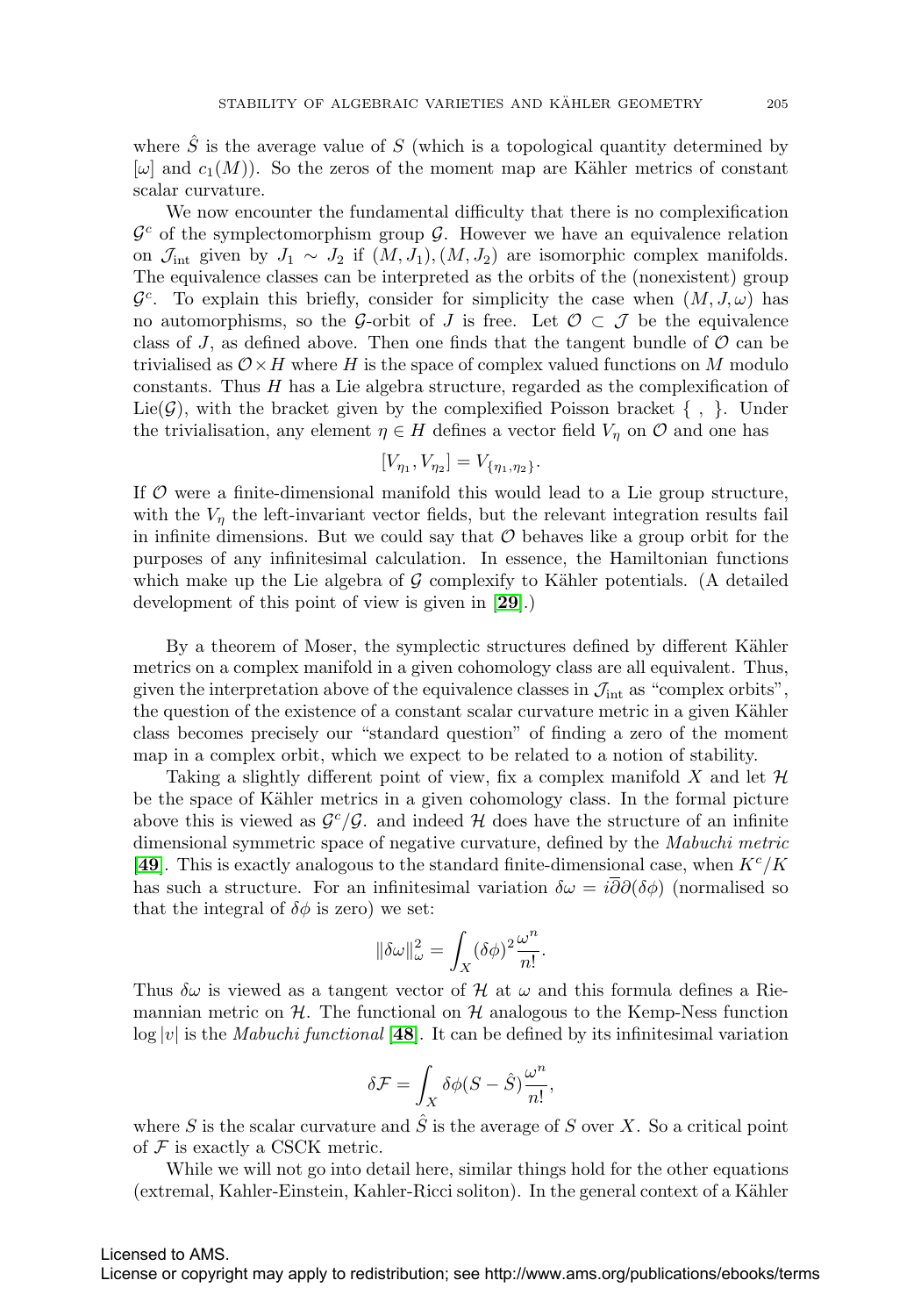manifold P with moment map  $\mu : A \to \text{Lie}(K)^*$  we suppose that the Lie algebra K has an invariant bilinear form, so we can identify it with its dual. So  $\mu(x)$  is now thought of as an element of the Lie algebra and the derivative of the action gives a vector field  $V_{\mu(x)}$  on P. Then we can consider points  $x \in \mathcal{P}$  such that  $V_{\mu(x)}(x) = 0$ . These are the analogues, in the general context, of extremal metrics. For example in the case of configurations of d points on the sphere the condition becomes that the configuration has the form of a point  $p$  taken with some multiplicity  $r$  and the antipodal point  $-p$  taken with multiplicity  $d-r$ . There is a similar interpretation of the Calabi flow as the gradient flow of the function  $|\mu|^2$ , as studied in the finite dimensional situation by Kirwan [[44](#page-21-5)]. Kähler-Einstein metrics can be regarded as special cases of constant scalar curvature ones. (An integral identity shows that when  $c_1(X) = \lambda[\omega]$  any CSCK metric is Kähler-Einstein.) They can also be fitted into the general framework by using a different Kähler structure on  $\mathcal{J}_{int}$  [[35](#page-21-6)] with another important functional, the Ding functional, taking the place of the Mabuchi functional. In this set-up, Kähler-Ricci solitons and the Kahler-Ricci flow play similar roles to the extremal metrics and the Calabi flow.

We now introduce a crucial notion in the theory, the Futaki invariant [**[40](#page-21-7)**]. Initially we define this for a Kähler manifold  $X$  with an  $S^1$  action.

**Differential geometric approach.** Consider an  $S^1$ -invariant metric  $\omega$  in the given Kähler class. The  $S^1$  action is generated by a Hamiltonian function H. The Futaki invariant is defined to be

(2) 
$$
\operatorname{Fut} = \int_X H(S - \hat{S}) \frac{\omega^n}{n!}.
$$

It does not depend on the choice of metric  $\omega$ . In particular, if the Futaki invariant is not zero there can be no CSCK metric. Extremal metrics are the appropriate generalisation of CSCK to the case of manifolds with non-trivial automorphisms and non-zero Futaki invariant.

**Algebro-geometric approach.** Assume that the Kähler class corresponds to an integral polarisation so we have an ample line bundle  $L \to X$  with  $c_1(L)=2\pi[\omega]$ and fix a lift of the  $S^1$ -action to L.

Let  $d_k = \dim H^0(X, L^k)$ . For large k it is given by the Hilbert polynomial, of degree *n*. There is an induced  $S^1$ -action on  $H^0(X, L^k)$ : let  $w_k$  be the weight of the action on the highest exterior power. For large  $k$  it is given by a Hilbert polynomial, of degree  $n + 1$  (as explained in [[32](#page-21-8)] for example).

Set  $F(k) = \frac{w_k}{k d_k}$  so for large k we have an expansion

$$
F(k) = F_0 + k^{-1}F_1 + k^{-2}F_2 + \dots
$$

The Futaki invariant is the co-efficient  $F_1$ .

The equivalence of the differential geometric and algebro-geometric definitions comes from the equivariant Riemann-Roch formula. The algebro-geometric viewpoint has the advantage that it extends immediately to the case when  $X$  is a singular variety, or even a scheme.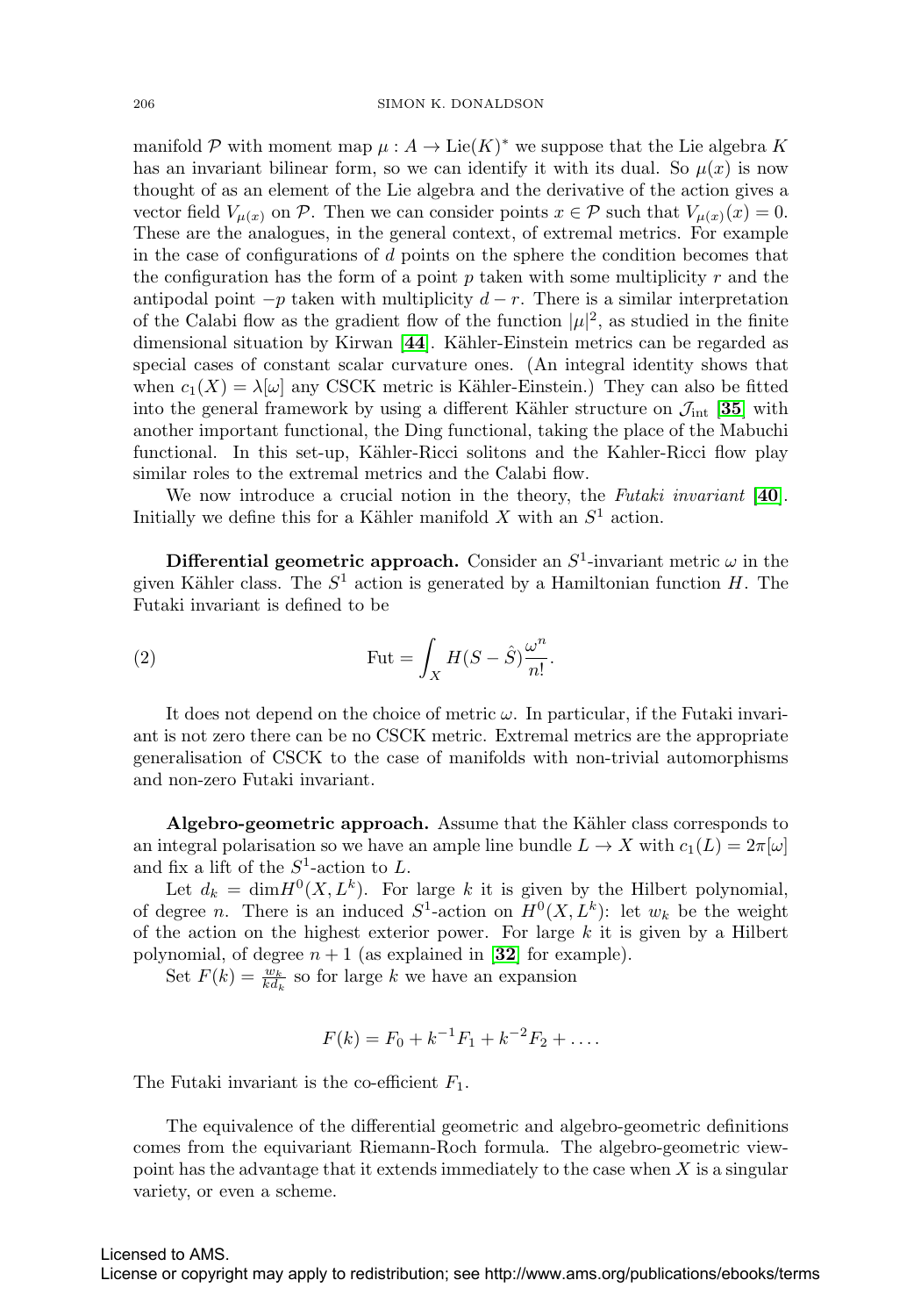**1.3. The YTD conjecture.** This is the analogue of the Kobayashi-Hitchin conjecture for the case of CSCK metrics and to formulate it we need to specify the notion of stability which is called K-stability.

Fix  $(X, L)$  as above. We consider *equivariant degenerations* (or test configurations)  $\mathcal{L} \to \mathcal{X} \to \mathbf{C}$ . Here

- $\pi : \mathcal{X} \to \mathbf{C}$  is a flat family with  $\pi^{-1}(1) = X$ ;
- the line bundle  $\mathcal{L} \to \mathcal{X}$  is ample on the fibres and the restriction of  $\mathcal{L}$  to  $\pi^{-1}(1)$  is isomorphic to some power  $L^m$ ;
- there is a **C**∗-action on the whole set-up.

We define the Futaki invariant of a degeneration  $\mathcal X$  to be the invariant we defined above for the central fibre  $\pi^{-1}(0)$ , polarised by the restriction of  $\mathcal{L}$ , and we say that  $(X, L)$  is K-stable if Fut $(\mathcal{X}) > 0$  for all non-trivial test configurations X as above. There are some technicalities in the precise definition of "non-trivial", as pointed out by Li and Xu [[47](#page-21-9)]. One can require that the total space  $\mathcal X$  be normal and that X is not the product  $X \times \mathbf{C}$ .

Then the (so-called) YTD conjecture is that  $(X, L)$  admits a CSCK metric if and only if it is K-stable.

### **Remarks.**

- (1) It would fit better with the terminology used in 1.2 above to call this "K-polystability", as is done by some authors.
- $(2)$  In the case of Fano manifolds and Kähler-Einstein metrics a version of this conjecture was proposed by Yau around 1990.
- $(3)$  The definition of K-stability (again in the Kähler-Einstein situation), for the case when the central fibre is smooth or mildly singular was given by Tian in 1996 [**[67](#page-22-4)**].
- (4) The statement of the conjecture can be extended to include the case of extremal metrics [**[62](#page-22-5)**].
- (5) The "easy" side of the conjecture is generally seen as the fact that CSCK implies K-stability and the results here are here are relatively complete. Donaldson proved that CSCK implies K-semistability [**[32](#page-21-8)**] and this was refined to K-stability by Stoppa[**[61](#page-22-6)**], assuming that the automorphism group is finite (i.e.  $H^0(TX) = 0$ ). In the Fano case the complete result was proved by Berman (with an extension to the singular case) [**[8](#page-20-2)**]. Similarly there are complete results on the uniqueness of CSCK metrics (modulo holomorphic automorphisms). For Kähler-Einstein metrics this was proved by Bando and Maubuchi [**[7](#page-20-3)**]. In the CSCK case, uniqueness would follow immediately from the convexity of the Mabuchi functional if one knew that any two metrics could be joined by a smooth geodesic. While this is known *not* to be exactly true, variants of the argument can be made to work. This was done by Chen [[19](#page-20-4)] in the case when  $c_1 < 0$ , by Donaldson in the projective case using a finite dimensional approximation and assuming that  $H^0(TX)=0$  [[30](#page-21-10)] and by Chen-Tian [[21](#page-21-11)]. The most complete and decisive results have been obtained by Berman and Berndtsson [**[9](#page-20-5)**]; see also [**[12](#page-20-6)**], [**[24](#page-21-12)**].
- (6) The "correct" conjecture may be a little different (see 4.3 below).
- (7) There is a circle of ideas and results relating K-stability to the betterestablished notions in algebraic geometry of Chow stability and Hilbert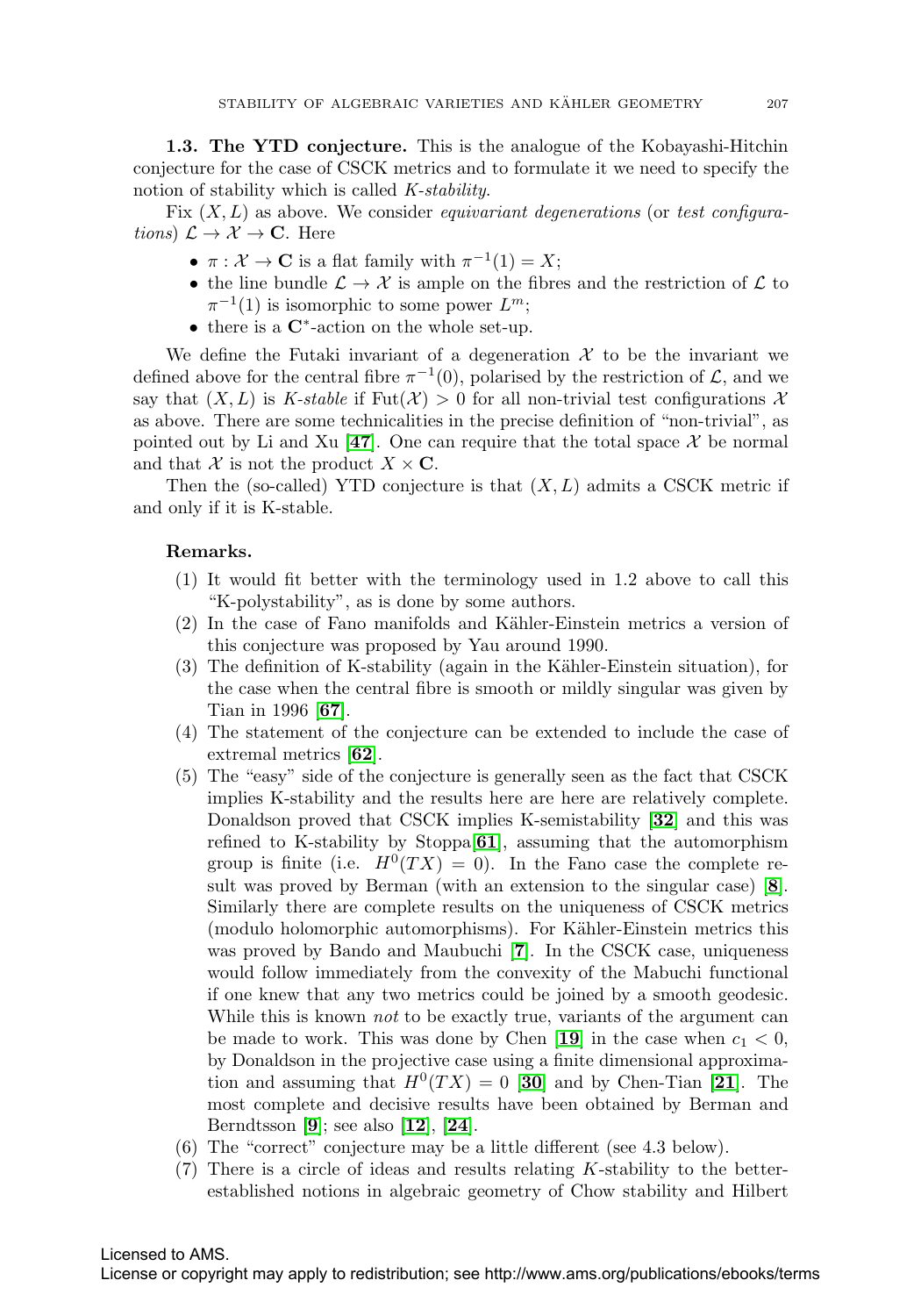stability. These proceed via projective embeddings  $X \to \mathbf{P}(H^0(L^k)^*)$  =  $\mathbf{P}^{N_k}$  and applying Geomtric Invariant theory to the action of  $SL(N_k +$ 1, **C**) on the appropriate Chow variety and Hilbert scheme. As  $k \to \infty$ there are asymptotic relations, connected to the subject of geometric quantisation, between these finite-dimensional pictures and the infinite dimensional picture. For example it can be proved in this way if  $X$  has a CSCK metric and finite automorphism group then it is Chow stable for sufficiently large k [**[30](#page-21-10)**]. But we will not go into this aspect in detail here.

We will now attempt to motivate, informally, the definition of K-stability and hence the YTD conjecture. From one point of view, we know that a CSCK metric corresponds to a critical point (in fact minimum) of the Mabuchi functional)  $\mathcal F$  on the space  $H$  of Kähler metrics. Very roughly:

- we expect that if there is no minimum then a minimising sequence will tend to a "point at infinity" in  $\mathcal{H}$ ;
- there should be a numerical criterion which tells us which of the points at infinity are "destabilising" i.e. whether the functional  $\mathcal F$  decreases as we approach that point at infinity.

In this vein the YTD conjecture can be thought of saying that the relevant points at infinity are "algebro-geometric objects", in fact the central fibres of test configurations, and that the sign of the Futaki invariant gives the appropriate numerical criterion. But we emphasise that this is just a motivating picture, which does not in itself make any progress towards a proof. "Points at infinity" in  $H$  have no *a priori* meaning and  $H$  is not even locally compact.

From another point of view, we can compare with the finite dimensional situation where we have the Hilbert-Mumford criterion for stability in terms of 1 parameter subgroups  $\lambda : \mathbb{C}^* \to K^c$  and the resulting weight  $w(\lambda, v)$ . This can be described as follows. We consider the action of the 1-parameter subgroup on the point  $[v]$  in the projective space  $P(V)$ . This has a well-defined limit

$$
p = \lim_{t \to 0} \lambda(t)[v],
$$

which is a fixed point of the  $\lambda$  action on  $P(V)$ . There is no loss of generality in assuming that  $\lambda$  is the complexification of a circle subgroup of K, with generator  $\xi \in \text{Lie}(K)$ . Then we have the formula

(3) 
$$
w(\lambda, v) = \langle \mu(p), \xi \rangle,
$$

where  $\xi \in \text{Lie}(K^c)$  is the generator of  $\lambda$ . In fact this is the weight of the action of  $\lambda$ on the fibre of the tautological line bundle over  $p$ . Now we try to take this over to the case of the action of  $\mathcal G$  on  $\mathcal J_{\text{int}}$ , so we consider a circle subgroup of  $\mathcal G$  generated by a Hamiltonian H. A fixed point in  $\mathcal{J}_{int}$  corresponds to a Kähler structure with a circle action, and the formula (3) goes over to the formula (2) for the Futaki invariant in the smooth case. The YTD conjecture can then be viewed as positing

- (1) Test configurations can be thought as corresponding (at least roughly) to 1-parameter subgroups in  $\mathcal{G}^c$ .
- (2) We allow singular central fibres, so actually we move outside the space  $\mathcal{J}_{\text{int}}$ , as we have defined it.
- (3) With these understandings the analogue of the Hilbert-Mumford criterion for the existence of the zero of the moment map is true.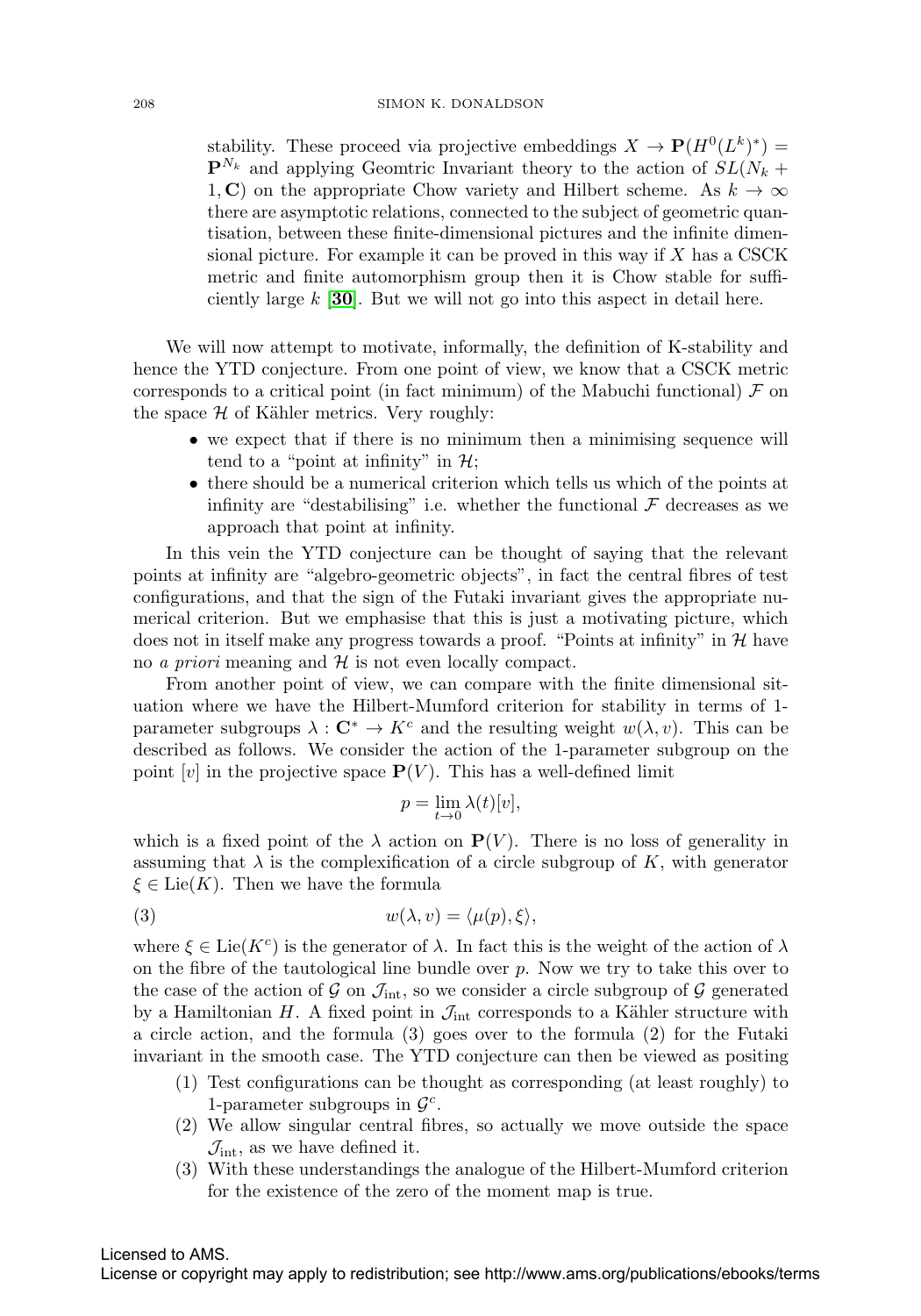With regard to the first item, recall that in the finite-dimensional situation the geodesics in the symmetric space  $K^{c}/K$  correspond to analytic 1-parameter subgroups in  $K<sup>c</sup>$  which are the complexification of 1-parameter subgroups in K. So one can attempt to make sense of 1-parameter subgroups in  $\mathcal{G}^c$  as *geodesic rays* in the space of metrics  $H$ . This geodesic equation makes perfectly good sense: it is a version of the homogeneous complex Monge-Ampère equation and various results in the direction of item (1) have been established, beginning with Phong and Sturm [**[56](#page-22-7)**].

### **2. Proofs of cases of the YTD conjecture**

**2.1. Initial discussion.** The YTD conjecture, for general polarised manifolds  $(X, L)$  remains a conjecture—and one which does not seem likely to be established in the near future. The constant scalar curvature equation is a 4th. order non linear PDE and the existence theory is very limited at present. There are results on small deformations by Sz´ekelyhidi [**[63](#page-22-8)**] and others. There are other results of an asymptotic nature considering blow-ups and fibred manifolds. In the first case one considers a set of points in a CSCK manifold and the existence problem for metrics on the blow-up, in a Kähler class where all the exceptional fibres are small [**[5](#page-20-7)**]. (Combining this blow-up theory with other results, Shu showed that in each deformation class of Kähler surfaces there is a manifold admitting an extremal metric [[58](#page-22-9)].) In the second case, one considers a vector bundle  $E \to X$  over a CSCK manifold and metrics on the projectivisation  $P(E)$ , in a Kähler class where the fibres are small. The CSCK equations are then related to the Hermitian Yang-Mills equation and the K-stability of  $P(E)$  to the stability of E [[42](#page-21-13)], [[57](#page-22-10)]. There are also results for other fibred manifolds [**[37](#page-21-14)**].

The situations mentioned above are all of a perturbative nature and the proofs are based on implicit function theorems. Beyond this there are two main cases where stability enters in an essential way and where the YTD conjecture has been established: toric surfaces and Fano manifolds. We will discuss these in the next two subsections.

**2.2.** Toric manifolds. We consider a polarised toric manifold  $(X, L)$  of complex dimension *n*. Thus the complex torus  $T^c = (\mathbb{C}^*)^n$  acts on  $(X, L)$  and there is a dense, free, open orbit in X. This data defines a convex polytope  $P \subset \mathbb{R}^n$ , which is the convex hull of a finite set of integral points and which satisfied the "Delzant condition". Conversely, any such polytope yields a polarised toric manifold. This correspondence can be developed in many ways. In terms of Kähler geometry, we consider Kähler metrics on X which are invariant under the real torus  $T = (S^1)^n$ . Restricted to the open orbit, such a metric is given by a Kähler potential which can be viewed as a convex function on  $T^{c}/T = \mathbb{R}^{n}$ . The Legendre transform of this function is then a convex function  $u$  on  $P$ . This approach was developed by Guillemin [**[41](#page-21-15)**] and Abreu [**[1](#page-20-8)**] and corresponds exactly to the toric case of that described in 1.2 above. The manifold X is regarded as a compactification of  $\mathrm{int}P \times T$ with the fixed symplectic form  $\sum dx^a d\theta_a$  where  $x^a$  are standard co-ordinates on  $\mathbb{R}^n$  and  $\theta_a$  are standard angular co-ordinates on T. Then the convex function u defines a complex structure on  $X$ , specified by saying that the complex 1-forms  $d\theta_a + i \sum_b u_{ab} dx^b$  have type (1,0). Here  $u_{ab}$  denotes the second derivative  $\frac{\partial^2 u}{\partial x^a \partial x^b}$ . The function u is required to satisfy certain boundary conditions on  $\partial P$ —roughly speaking, u should behave like  $d \log d$  where d is the distance to the boundary.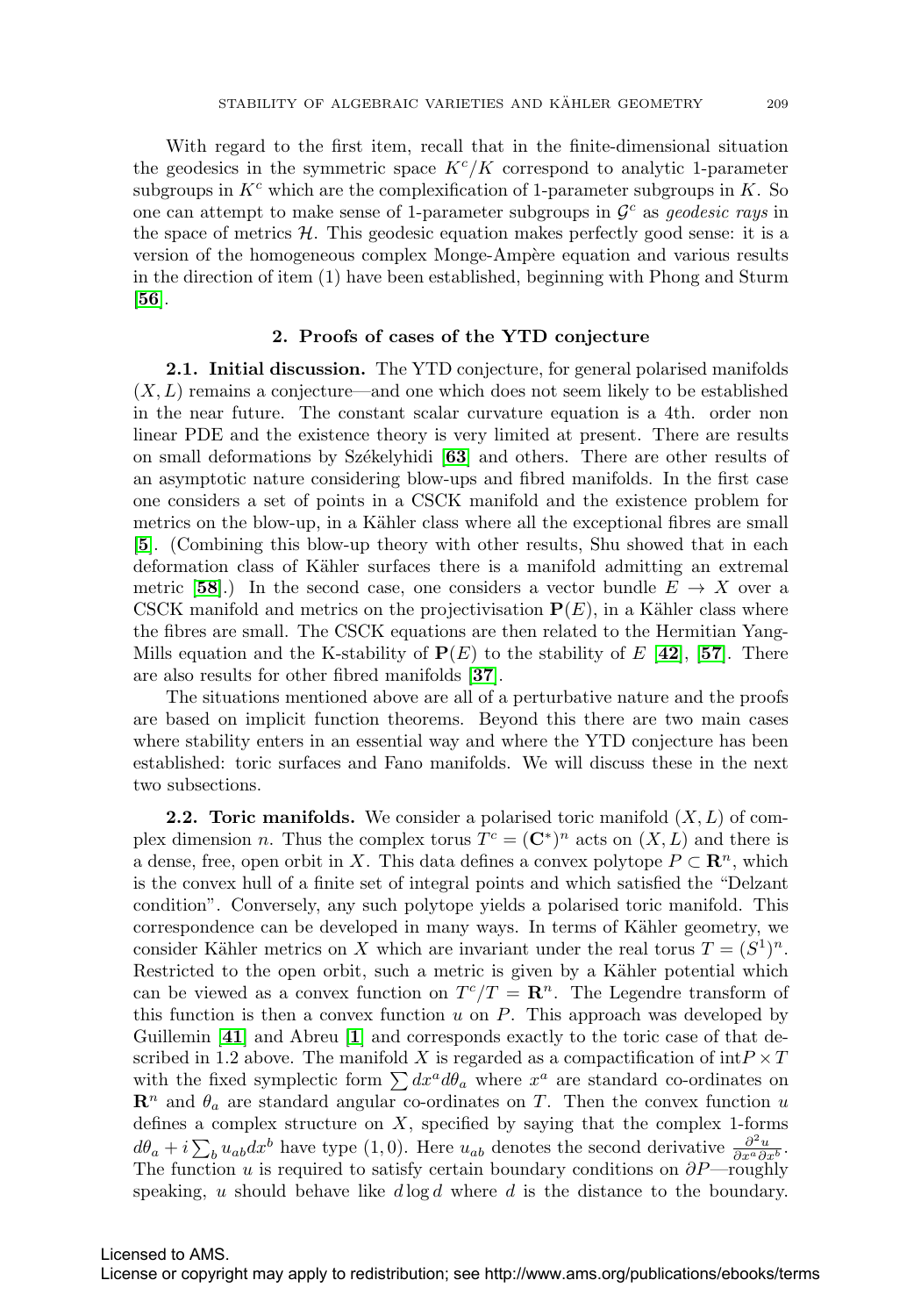These boundary conditions mean that the complex structure extends smoothly to the compact manifold  $X$ . While these complex structures—for different symplectic potentials  $u$ —are different they are all isomorphic. The relation between the two points of view, fixing either the complex structure or the symplectic structure, becomes the classical Legendre transform for convex functions.

Each codimension-1 face of  $P$  lies in a hyperplane which contains an integer lattice. This lattice defines a Lebesgue measure on the hyperplane. Putting these together, we get a natural measure  $d\sigma$  on  $\partial P$ . A crucial object in the theory is then the linear functional  $\mathcal L$  on functions f on  $P$ ,

$$
\mathcal{L}f = \int_{\partial P} f d\sigma - A \int_P f d\mu.
$$

Here the real number A is  $Vol(\partial P, d\sigma)/Vol(P, d\mu)$ , so that  $\mathcal L$  vanishes on the constant functions. The restriction of  $\mathcal L$  to the linear functions defines the Futaki invariant of  $(X, L)$  and we can only have a constant scalar curvature metric if this vanishes, which we now assume. That is, we assume that the centre of mass of  $(\partial P, d\sigma)$  coincides with the centre of mass of  $(P, d\mu)$ .

The metric defined by a convex function  $u$  is

(4) 
$$
\sum u_{ab} dx^a dx^b + u^{ab} d\theta_a d\theta_b,
$$

where  $(u^{ab})$  is the inverse of the Hessian matrix  $(u_{ab})$ . The scalar curvature is

(5) 
$$
S = -\frac{1}{2} \sum_{ab} \frac{\partial^2 u^{ab}}{\partial x^a \partial x^b}.
$$

If we have a constant scalar curvature metric then the constant is  $A/2$ , so the problem is to solve the fourth order nonlinear PDE

(6) 
$$
\sum_{ab} \frac{\partial^2 u^{ab}}{\partial x^a \partial x^b} = -A
$$

for a convex function u satisfying the boundary conditions and with this given A. This has a variational formulation. We set

(7) 
$$
\mathcal{F}(u) = -\int_P \log \det (u_{ab}) + \mathcal{L}(u),
$$

which is just the Mabuchi functional in this context. Then the PDE problem is to find a minimum of the functional  $\mathcal F$  over all convex functions on  $P$ .

We now turn to algebraic geometry. Suppose that  $f$  is a convex *rational* piecewise-linear function, i.e.  $f = \max \lambda_i$  where  $\{\lambda_i\}$  are a finite collection of affine-linear functions with rational co-efficients. Thus  $f$  defines a decomposition of P into convex rational polytopes, on each of which  $f$  is affine-linear. Define  $Q \subset P \times \mathbf{R}$  to be  $\{(x, y) : y \ge f(x)\}.$  This is a convex polytope which corresponds to an  $(n + 1)$ -dimensional toric variety X. This yields a degeneration of X in which the central fibre is typically reducible: the components of the central fibre correspond to the pieces in the decomposition of  $P$ . For example if we take  $n = 1$ ,  $P = [-1, 1] \subset \mathbf{R}$  and  $f(x) = |x|$  then we get the degeneration of  $\mathbf{CP}^1$ , embedded as a smooth conic in **CP**2, into a pair of lines.

Now the Futaki invariant of such a degeneration  $\mathcal X$  is just  $\mathcal L(f)$ . So we say that  $(X, L)$  is toric K-stable if  $\mathcal{L}(f) \geq 0$  for all such rational piecewise-linear functions f, with equality if and only f is affine-linear. The YTD conjecture in this case

#### Licensed to AMS.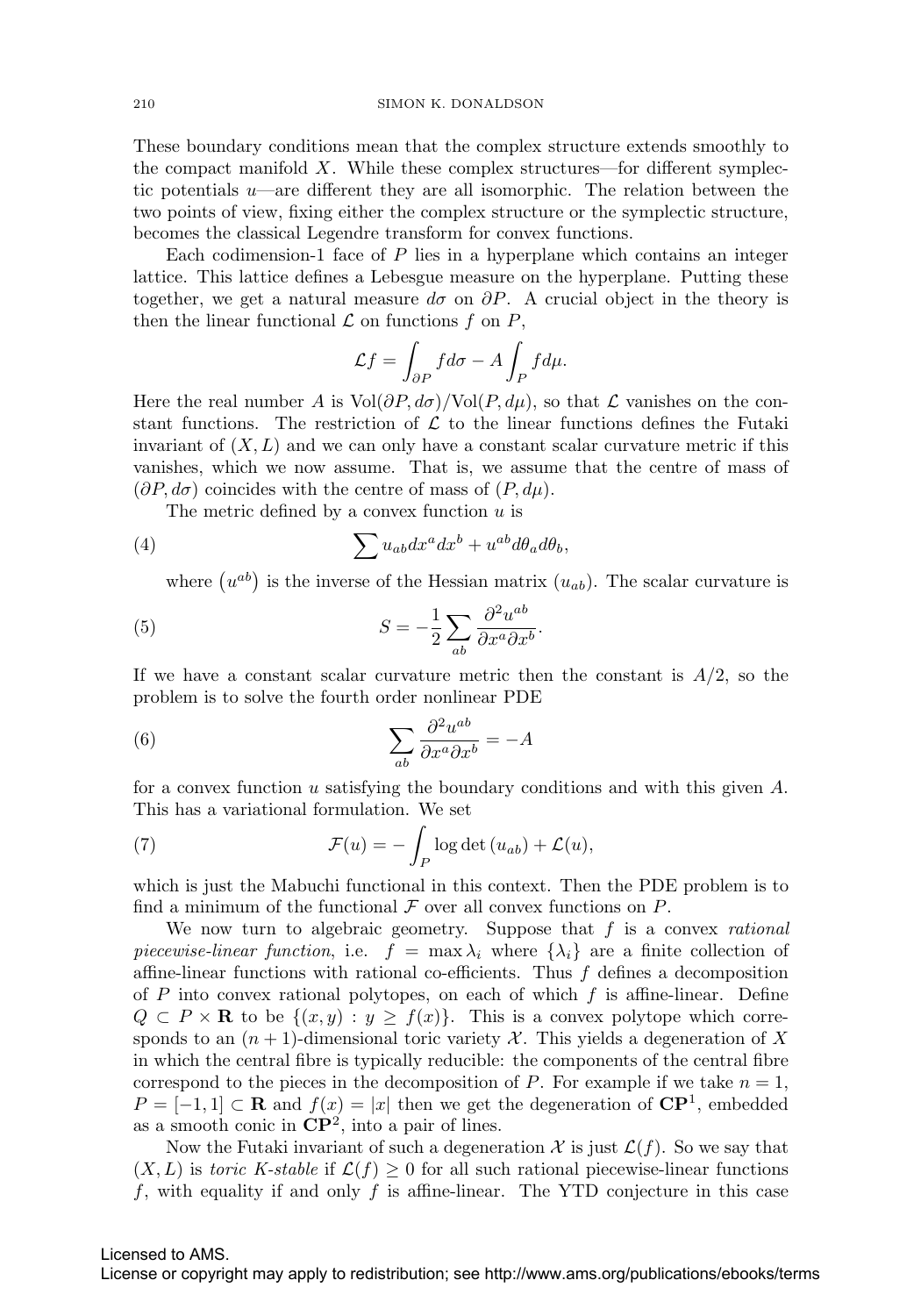is the conjecture that this is the necessary and sufficient condition for solving the PDE problem (6). (In fact there is a significant technical difficulty here, in showing that for toric manifolds toric K-stability is equivalent to K-stability as previously defined—a priori the manifold could be de-stabilised by a degeneration which is not compatible with the toric structure. This was resolved recently—for toric actions by work of Codogni and Stoppa [**[24](#page-21-12)**])

Some part of the connection between the PDE problem and the stability condition can be seen as follows. Suppose that there is a PL convex function  $f$  with  $\mathcal{L}(f) < 0$ . Then we choose a smooth convex function f with  $\mathcal{L}(f) < 0$  and, given some reference potential  $u_0$ , we consider the 1-parameter family  $u_s = u_0 + s \tilde{f}$ . The fact that  $\tilde{f}$  is convex means that for  $u_s$  is a symplectic potential for all  $s \geq 0$ . The slow growth of the logarithmic term in (7) means that

$$
(8) \t\t \mathcal{F}(u_s) \sim s\mathcal{L}(\tilde{f})
$$

as  $s \to \infty$ . In particular the functional F is not bounded below and there can be no minimum. This fits in with the general heuristic picture we outlined in 1.3 above. The metric on the space of torus-invariant Kähler metrics is flat and the geodesics are exactly the linear paths like  $u_s$ .

We note that for toric Fano manifolds the existence problem for Kähler-Einstein, metrics and more generally Kähler-Ricci soliton metrics, was completely solved by Wang and Zhu [**[68](#page-22-11)**]. It is also possible to verify that the appropriate stability conditions are satisfied in this situation.

The toric version of the YTD conjecture in the case of toric surfaces,  $n = 2$ , was confirmed in a series of papers culminating in [**[33](#page-21-16)**]. The strategy of proof was a continuity method. Suppose that we have any polytope  $P$  (not necessarily having the Delezant property, or satisfying any rationality condition) with a measure  $\partial \sigma$ on the boundary. Then we can define the linear functional  $\mathcal L$  and set up the PDE problem for a function u. We introduce the stability condition, that  $\mathcal{L}(f) \geq 0$  for all convex functions  $f$ , with equality if and only if  $f$  is affine-linear. Then part of the work is to show that in the case of a pair  $(P, d\sigma)$  arising from a toric surface this notion coincides with that defined before. That is, a destabilising function  $f$ can be taken to be piecewise linear and rational. With this alternative definition in place one can consider 1-parameter families  $(P_t, d\sigma_t)$  and the main task is to show that if the stability condition holds for all t in a closed interval  $[0, 1]$  and if there is a solution  $u^{(t)}$  for  $t < 1$  then in fact there is a solution for  $t = 1$ . This requires many steps. One set of arguments culminate in a uniform bound

(9) u(t) L<sup>∞</sup> ≤ C

for all  $t < 1$ . From this we get a weak limit  $u^{(1)}$  (initially from a subsequence  $t_i \rightarrow 1$ ) and the problem is to show that this is smooth, strictly convex and satisfies the boundary conditions. This requires further estimates. For example a relatively simple estimate gives a uniform lower bound

(10) 
$$
\det\left(u_{ab}^{(t)}\right) \geq \epsilon > 0.
$$

One of the special features of dimension 2 is that such a lower bound on the Monge-Ampère function gives a strict convexity property of  $u$ —this fails in higher dimensions. In general, the estimates near the boundary are particularly difficult.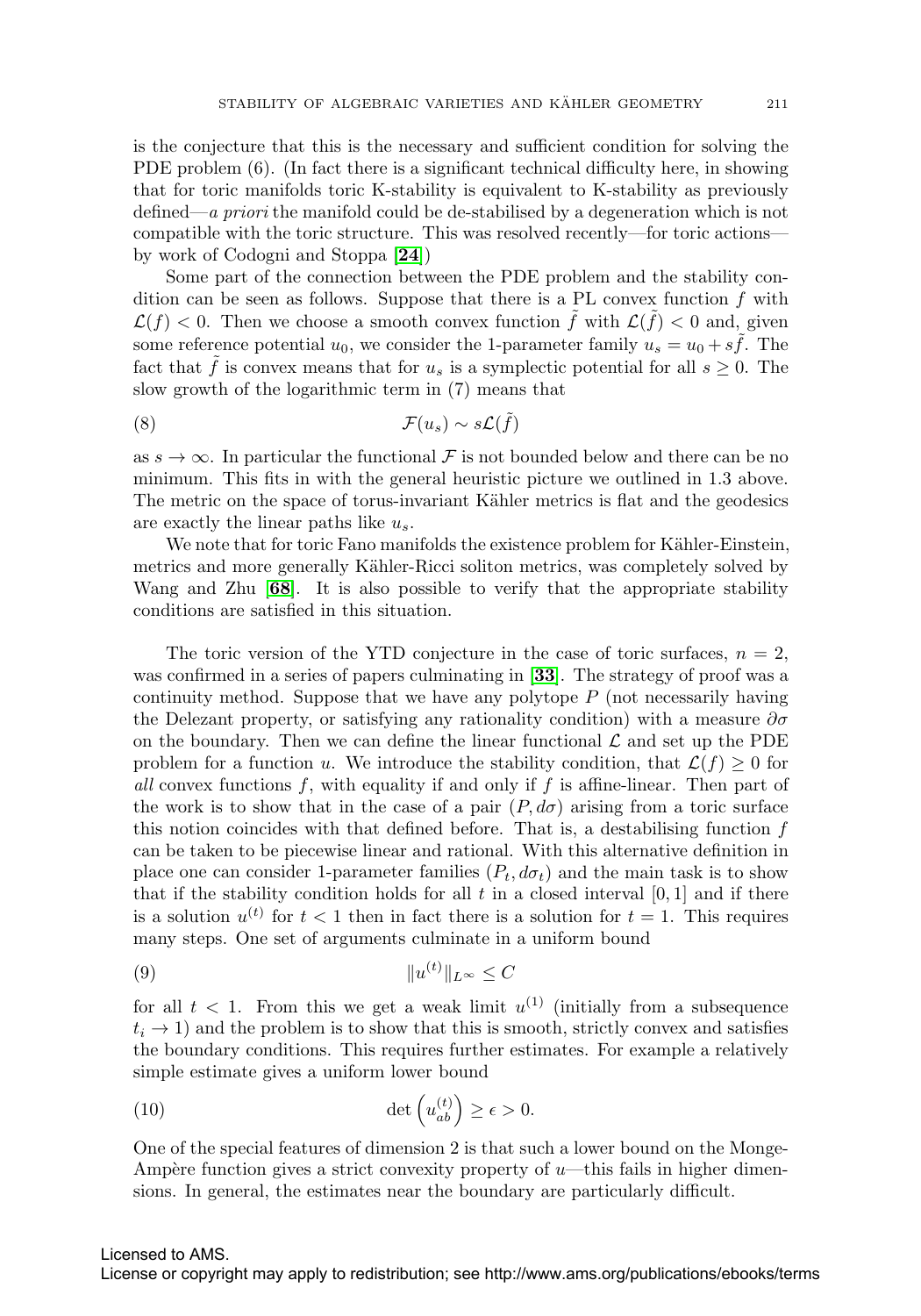All of these results, for toric surfaces, have been extended to extremal metrics by B. Chen, A-M Li and L. Sheng [**[17](#page-20-9)**]. The extremal equation in this setting is the same equation (6) but now with A an affine-linear function on  $\mathbb{R}^n$ .

The underlying reason why the differential geometric theory works simply in the toric case is in that the group of symplectomorphisms which commute with the torus action is abelian. In the world of symplectic manifolds with group actions there is a larger class of "multiplicity free" manifolds having this property. These roughly correspond to "reductive varieties" in algebraic geometry. Much of the theory discussed above can be extended to this situation[**[3](#page-20-10)**], [**[34](#page-21-17)**]. Recently Chen Han, Li, Lian and Sheng have extended their analytical results to establish a version of the YTD conjecture for a class of these manifolds, in the rank 2 case [**[18](#page-20-11)**]. A comprehensive treatment of the Fano case has been achieved by Delcroix [**[26](#page-21-18)**].

To understand the existence proofs, it is important to understand what happens when the stability condition fails. Suppose then that the pair  $(P_1, d\sigma_1)$  corresponds to a K-semistable surface  $X$ , so that there is a non-trivial convex function  $f$  with  $\mathcal{L}(f) = 0$ . One can show that f can be taken to have the form  $\max(0, \lambda)$ , where  $\lambda$  is affine linear; so the resulting decomposition of  $P_1$  has just two pieces  $P = P^+ \cup P^-$ . This corresponds to a degeneration where the central fibre has two components  $Y^+ \cup_D Y^-$ . Now suppose that this pair is embedded in a 1-parameter family as above, where the stability condition holds for  $t < 1$ . The uniform estimate(9) will then fail. The analytical result suggest that we can normalise  $u^{(t)}$  in two different ways

$$
u_{+}^{(t)} = u^{(t)} + c_{t}^{+} f , u_{-}^{(t)} = u^{(t)} + c_{t}^{-} f,
$$

for  $c_t^{\pm} \in \mathbf{R}$ , so that  $u_{\pm}^{(t)}$  converge over  $P^{\pm}$  to limits  $u_{\pm}^{(1)}$ , and that these limits define complete CSCK metrics on the non-compact surfaces  $Y^{\pm} \setminus D$ . Transverse to the divisor D, the picture should be modelled on the well-known degeneration of a family of hyperbolic Riemann surfaces into a pair of cusps. (We can suppose that the boundary between  $P^+, P^-$  is a line  $x^1 = \text{constant}$ . Then the second derivative of  $u_{11}^t$  becomes very large and one sees from the formula (4) that the metric becomes large in the  $x^1$  direction and small in the  $\theta_1$  direction.)

#### **3. K¨ahler-Einstein metrics on Fano manifolds**

**3.1. Initial discussion.** In this section we discuss the proof of the Yau (or YTD) conjecture in the case of Fano manifolds by Chen, Donaldson and Sun [**[20](#page-20-12)**]. That is:

**Theorem.** A Fano manifold X admits a Kähler-Einstein metric if and only if  $(X, K_X^{-1})$  is K-stable.

We should emphasise again that there are many earlier results, of Siu [**[59](#page-22-12)**], Nadel<sup>[[51](#page-22-13)]</sup>, Tian [[66](#page-22-14)] and others, proving that particular Fano manifolds are Kähler-Einstein, using the theory of the  $\alpha$ -invariant and log canonical threshold.

The equation we want to solve is  $\rho = \omega$  where  $\rho$  is the Ricci form. There are at least three strategies to attack this PDE problem.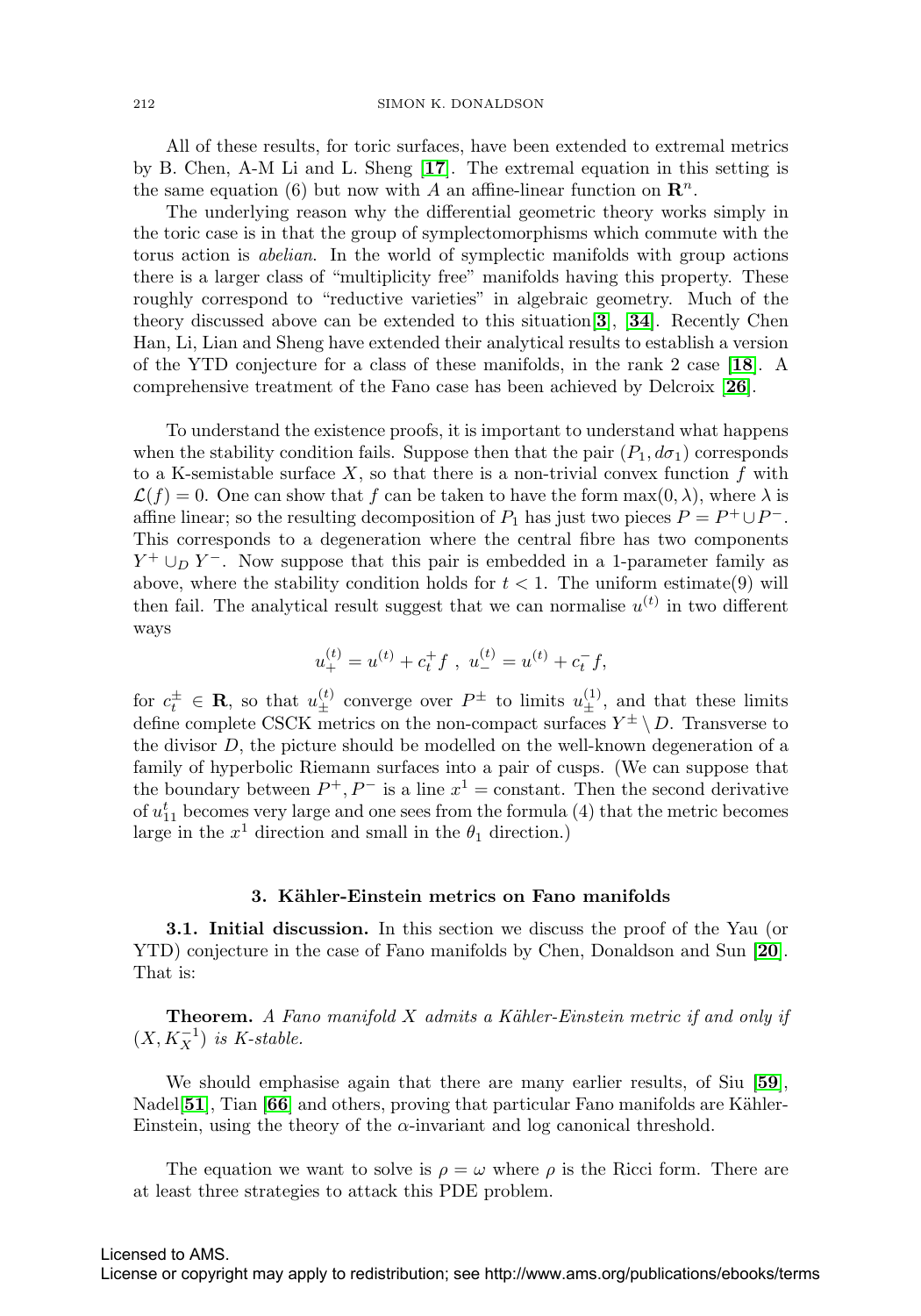(1) **The continuity method**: For a parameter  $s \in [0,1]$  and some fixed positive closed form  $\rho_0$  try to solve

$$
\rho = s\omega + (1 - s)\rho_0,
$$

and hope to solve up to  $s = 1$  to get the Kähler-Einstein metric.

(2) **Kähler-Ricci flow**: With any initial condition there is a solution of the flow equation

$$
\frac{\partial \omega}{\partial t} = \omega - \rho,
$$

defined for all  $t > 0$ . We hope to obtain a Kähler-Einstein metric as the limit when  $t \to \infty$ .

(3) **Cone singularities**: Fix a smooth divisor  $D \in |-pK_X|$  for some p. For  $\beta \in (0,1]$  we try to find a Kähler-Einstein metric with a cone angle  $2\pi\beta$  transverse to D and hope to solve up to  $\beta = 1$  to get a smooth Kähler-Einstein metric.

These have obvious similarities in spirit and also in the more technical aspects the crucial thing is to obtain the appropriate limit which will of course involve using the stability condition (of course the same holds for the toric case discussed in the previous section).

Approach (3) was the one taken by Chen, Donaldson, Sun. Subsequently other proofs were given by Datar and Sz $\acute{e}$ kelyhidi  $\begin{bmatrix} 65 \\ 0.5 \end{bmatrix}$  $\begin{bmatrix} 65 \\ 0.5 \end{bmatrix}$  $\begin{bmatrix} 65 \\ 0.5 \end{bmatrix}$ ,  $\begin{bmatrix} 25 \\ 25 \end{bmatrix}$  $\begin{bmatrix} 25 \\ 25 \end{bmatrix}$  $\begin{bmatrix} 25 \\ 25 \end{bmatrix}$  using approach (1) and by Chen and Wang [**[23](#page-21-20)**] and Chen, Sun and Wang [**[22](#page-21-21)**] using approach (2). In the unstable case, Chen, Sun and Wang show that the flow converges to a Ricci soliton metric on a (possibly singular) variety. They show that this variety is a degeneration of the central fibre of a destabilising test configuration. These other proofs have the advantage that they are compatible with group actions and lead to explicit new examples of manifolds admitting Kähler-Einstein metrics. (For torus actions, this can now also be handled using the result of Codogni and Stoppa [**[24](#page-21-12)**] mentioned before.) We should also mention that there is now another proof (of a slightly different result) due to Berman, Boucksom, Jonsson [**[10](#page-20-13)**] which uses very different ideas.

In all three strategies  $(1), (2), (3)$ , the crucial thing is to be able to take a *limit* of the metrics in our approximating scheme and to show that this limit is an algebrogeometric object. The foundation for this is the existence of a deep convergence theory for Riemannian metrics given suitable control of the Ricci tensor. This is what makes the Kähler-Einstein problem more tractable than the general CSCK one. In the next two subsections we will outline some of the main ideas involved.

**3.2. Gromov-Hausdorff convergence.** Let A, B be compact metric spaces. The Gromov-Hausdorff distance  $d_{GH}(A, B)$  can be defined by saying that for  $\delta > 0$ we have  $d_{GH}(A, B) \leq \delta$  if there is a metric on  $A \sqcup B$  extending the given metrics on A, B and such that A and B are  $\delta$  – dense. A fundamental theorem of Gromov runs as follows. Suppose  $C, D > 0$  are given and  $(M_i, g_i)$  is a sequence of Riemannian manifolds of fixed dimension m and with

- Ricci $(M_i, q_i) \geq C$ ;
- Diam $(M_i, q_i) \leq D$ .

Then there is a subsequence which converges, in the sense of  $d_{GH}$ , to some limiting metric space.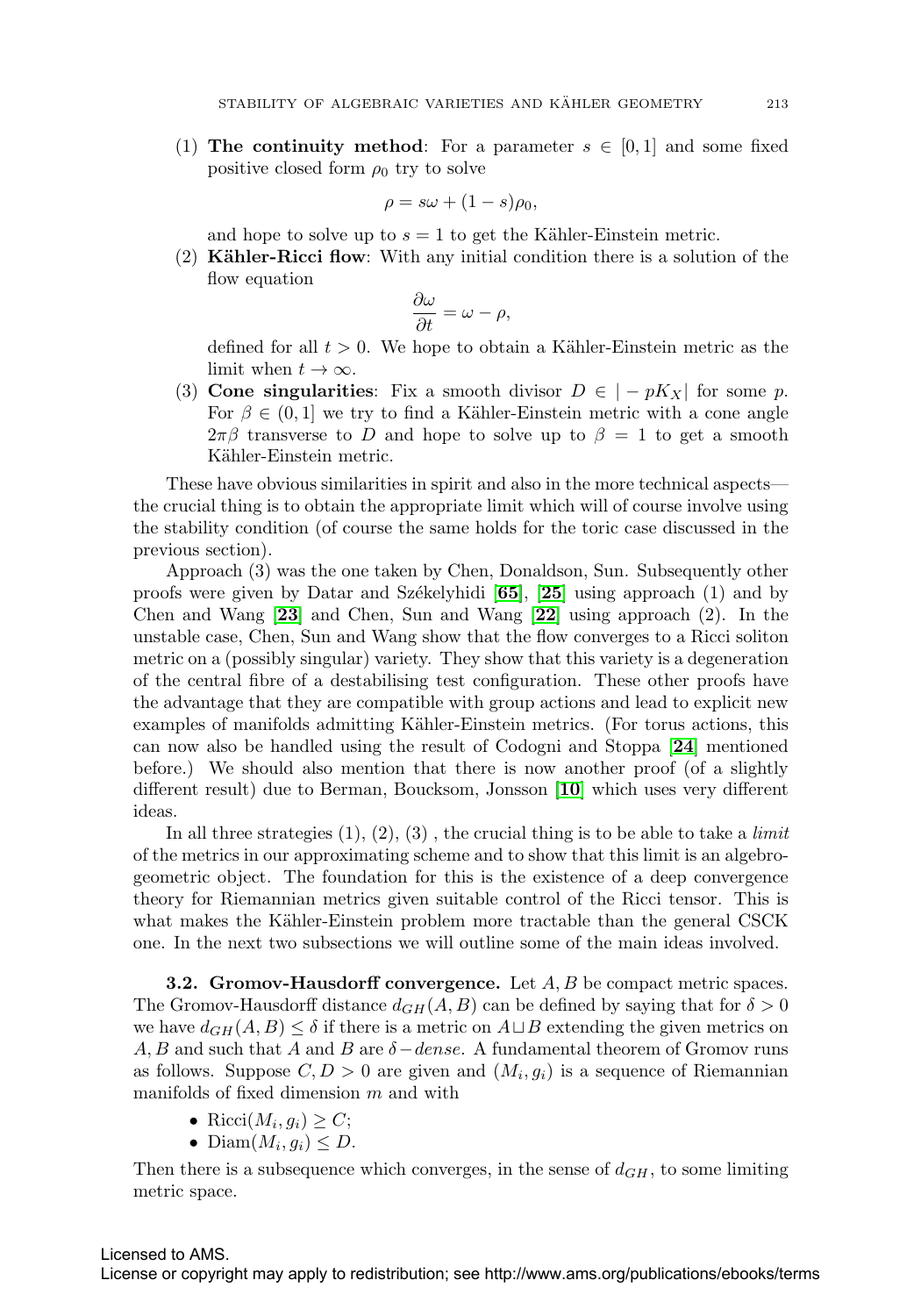The Ricci curvature enters the proof through volume comparison. For simplicity suppose  $C = 0$ . Bishop's Theorem states that for a point p in a compact manifold M with Ricci  $\geq 0$  the ratio

$$
\frac{\text{Vol}(B_p(r))}{r^m}
$$

is a decreasing function of r. This is a strong global form of the infinitesimal relation (1). The consequence here is that if the volume of M is V and the diameter is  $\leq D$ then

(11) 
$$
\text{Vol}(B_p(r)) \ge \frac{V}{D^m}r^m.
$$

Now a packing argument shows that for any  $\epsilon > 0$  there is a fixed computable number  $N(\epsilon)$  (determined by V and D), such that M can be covered by  $N(\epsilon)$  balls of radius  $\epsilon$ . Applying this to the  $M_i$ , the construction of the subsequence and the Gromov-Hausdorff limit follows from an elementary argument. (Take a sequence of approximations to the  $M_i$  by *finite sets* and use the fact that any bounded sequence of real numbers has a convergent subsequence along with a "diagonal argument".)

While the Gromov-Hausdorff limit is initially just a metric space a lot more is known about it. Results of Cheeger and Colding [**[15](#page-20-14)**], Anderson [**[2](#page-20-15)**] and Cheeger, Colding and Tian [**[16](#page-20-16)**] establish that:

- if the Ricci tensors of the  $M_i$  also have an upper bound and the volumes of  $M_i$  are bounded below then the limit  $M_{\infty}$  is the union  $R \sqcup S$  where the regular set R is a  $C^{1,\alpha}$  Riemannian manifold and the *singular set S* is closed, of Hausdorff codimension  $\geq 4$ ;
- at each point of  $M_{\infty}$  there exist metric "tangent cones".

**3.3. Gromov-Hausdorff limits, line bundles and algebraic geometry.** To get to the main ideas we discuss a slightly different situation as in [**[25](#page-21-19)**]. Suppose that we have a polarised manifold  $L \to X$  and a Kähler class  $2\pi c_1(L)$ , a Hermitian metric on  $L$  and the Kähler form defined by the curvature of this metric. A fundamental, but completely elementary, point is that taking a power  $L^k$  of the line damental, but completely elementary, point is that taking a power  $L^{\sim}$  of the bundle corresponds to scaling the metric on X, so distances are scaled by  $\sqrt{k}$ .

Suppose that we have a sequence of such  $(L_i, X_i, \omega_i)$  with a fixed diameter bound and bounded Ricci curvatures. By Gromov's Theorem, we can suppose there is a Gromov-Hausdorff limit Z. The central problem is to relate this to algebraic geometry. A rough statement expressing this is that  $Z$  is homeomorphic to a normal complex projective variety. There are various more precise statements: for example (after perhaps taking a subsequence) we can find a fixed  $k$  and embeddings  $\tau_i: X_i \to \mathbf{CP}^N$  defined by the sections of  $L_i^k$  such that the projective varieties  $\tau_i(X_i) \subset \mathbf{CP}^N$  converge to a normal variety W which is homeomorphic to Z.

The essential difficulty in proving this is to establish a "partial  $C^0$ -estimate". Given a positive Hermitian line bundle  $L \to X$  and a point  $p \in X$  we define  $p(p, L)$ to be the norm of the evaluation map

$$
ev_p: H^0(X, L) \to L_p,
$$

using the standard  $L^2$  metric on the sections. The statement that  $\rho(p, L) > 0$  for all  $p$  is the statement that the sections of  $L$  define a map

$$
\tau: X \to \mathbf{P}(H^0(X, L)^*).
$$

Licensed to AMS.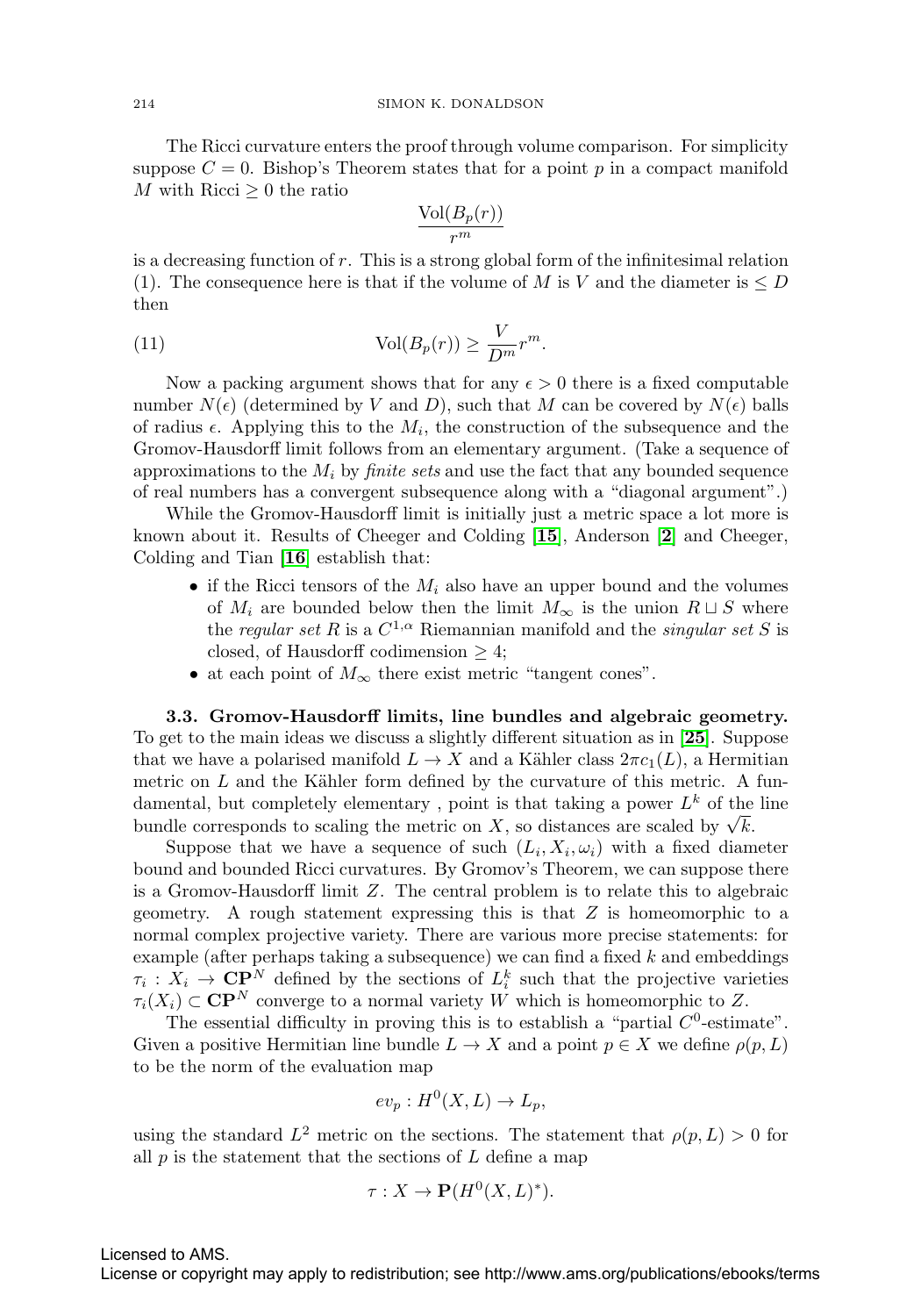A definite lower bound on  $\rho(p, L)$  gives metric control of the map  $\tau$ . The estimate in question is to show that there is some fixed  $k_0$  and a definite lower bound on  $\rho(L_i^{k_0}, p)$  for all  $p \in X_i$ . This can be thought of as a quantitative form of the standard Kodaira theory for high powers of a positive line bundle.

The outline of the argument to achieve this is as follows.

- We work near a point  $q$  of the Gromov-Hausdorff limit  $Z$ . A very small neighbourhood of q is close to a neighbourhood in a tangent cone  $C(Y)$ (i.e the metric cone over a metric space  $Y$ ).
- For a suitable open set U in the regular part of  $C(Y)$  we get approximately holomorphic and isometric embeddings  $\chi_i : U \to X_i$ , after rescaling and for large i.
- Over U, in the regular set of the cone, there is a canonical section  $\sigma$  of the trivial holomorphic line bundle. It has Gaussian decay:

$$
|\sigma|^2 = e^{-r^2/2},
$$

where  $r$  is the distance to the vertex of the cone.

- If we can trivialise (or "approximately trivialise") the bundle  $\chi_i^*(L_i^k)$ , for a suitable k, and if we have a suitable cut-off function  $\beta$  supported in U, we can transport  $\beta\sigma$  to a  $C^{\infty}$  "approximately holomorphic" section  $\tilde{\sigma}$  of  $L_i^k$ .
- There is a well-developed "Hörmander technique" for studying the projection of  $\tilde{\sigma}$  to the holomorphic sections.

The main work goes into the construction of suitable cut-off functions and in analysing the holonomy of the line bundles. The upshot is that one constructs sections of  $L_i^k$  which are sufficiently controlled to give the required estimate.

**3.4. Outline of the main proof (the YTD conjecture for Fano manifolds).** Following the approach (3), using Kähler-Einstein metrics with cone singularities, the programme of work is.

- (1) Show that there is a solution for small cone angle.
- (2) Show that given one solution the cone angle can be slightly deformed.
- (3) Extend the discussion above to metrics with cone singularities to show that if there is a sequence  $\beta_i \to \beta_\infty > 0$  with solutions for each *i* then we can take a Gromov-Hausdorff limit which is naturally a normal projective variety  $W$  and is the limit of projective embeddings of  $X$ .
- (4) If  $W = X$  show that there is a solution for the limiting cone angle  $\beta_{\infty}$ .
- (5) If  $W \neq X$ , construct a non-trivial test configuration X with central fibre W.
- (6) Show that  $Fut(\mathcal{X}) \leq 0$ .

In item  $(5)$  a key step is to establish that the automorphism group of W is reductive. This is an extension of the standard Matsushima theorem to the singular case and depends upon sophisticated results from pluripotential theory [**[14](#page-20-17)**]. Item (6) follows from an extension of the definition of the Futaki invariant to pairs.

An interesting feature is that this proof shows that to test K-stability for Fano manifolds it suffices to consider test configurations with normal central fibre. In this proof the fact emerges from the differential geometry and Riemannian convergence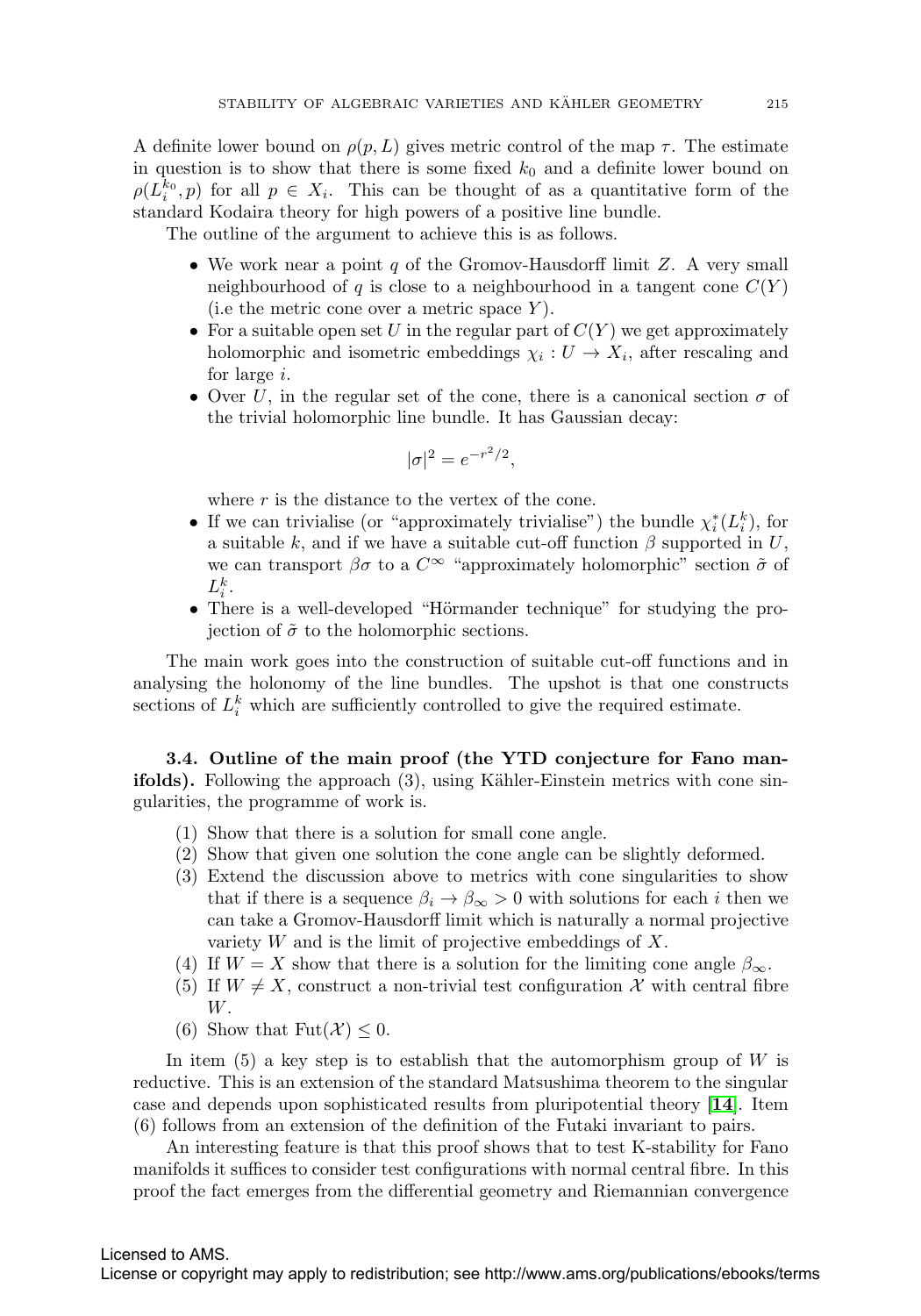theory: it is bound up with the non-collapsing inequality (11). On the algebrogeometric side this fact was proved (a little earlier) by Li and Xu [**[47](#page-21-9)**], using results from the minimal model programme.

#### **4. Concluding discussion**

**4.1. Examples.** A major difficulty in this area is that it usually very hard to check whether a manifold is K-stable. This is one of the advantages of the toric case, where the criterion is relatively explicit. The situation for Fano manifolds is much less satisfactory and there are few interesting examples known. Even in dimension 3, where the Fano manifolds are completely classified, it is not known exactly which of them are K-stable. This is an outstanding algebro-geometric problem and one can certainly hope that it will be much better understood by the time of the next AMS summer algebraic geometry meeting. Among recent developments we note the work of Ilten and Süss [[45](#page-21-22)] and Delcroix [[27](#page-21-23)]on manifolds with large symmetry groups and of Fujita and Odaka [**[39](#page-21-24)**] on a new "δ-invariant" criterion.

There is one interesting class of examples in dimension 3, which go back in this context to Tian  $[67]$  $[67]$  $[67]$ . These occur in the family of Fano 3-folds of type  $V_{22}$  which can all be embedded in the Grassmannian of 3-planes in **C**7. More precisely, let U be a 7-dimensional complex vector space and  $\Pi$  be a 3-dimensional subspace of  $\Lambda^2 U^*$ . Then we define a variety  $X_{\Pi}$  in  $\text{Gr}_3(U)$  to be set of 3-planes  $P \subset U$  such that  $\omega|_P = 0$  for all  $\omega \in \Pi$ . For generic  $\Pi$  this is a smooth Fano 3-fold, so we have a family of manifolds parametrised by an open subset  $\Omega \subset \text{Gr}_3(U^*)$ . The problem is to identify the set  $\Delta \subset \Omega$  of points  $\Pi \in \Omega$  which define K-unstable manifolds  $X_{\Pi}$ .

This is an interesting case because it is known that neither  $\Delta$  nor  $\Omega \setminus \Delta$  are empty. We will recall some of the discussion of this from [**[34](#page-21-17)**]. Take U to be the irreducible 7-dimension representation  $s^6$  of  $SL(2, \mathbb{C})$ . This is an orthogonal representation and the image of the Lie algebra under the action defines a 3-dimensional subspace  $\Pi_0$  of  $\Lambda^2 U^*$ . The corresponding variety  $X_0 = X_{\Pi_0}$  —the Mukai-Umemura manifold—is smooth and clearly supports an induced  $SL(2, \mathbb{C})$ -action. It can be shown that  $X_0$  admits a Kähler-Einstein metric and hence is K-stable.

One can use deformation theory to describe explicitly the intersection of  $\Delta$  with a neighbourhood of the point  $[\Pi_0] \in \Omega$ . The group  $SL(2, \mathbb{C})$  acts on the deformation space  $T = H^1(TX_0)$  and as a representation of  $SL(2, \mathbb{C})$  we have  $T = s^8(\mathbb{C}^2)$ . For each small  $\alpha \in T$  we have a deformation  $X_{\alpha}$ . Then for small  $\alpha \neq 0$  the manifold  $X_{\alpha}$  has a KE metric if and only if  $\alpha$  is polystable (in the GIT sense that we defined in Section 1.2) for the  $SL(2, \mathbb{C})$  action. That is, if  $\alpha$  is regarded as a section of a line bundle of degree 8 over **CP**<sup>1</sup> then either:

- (1) There is no zero of multiplicity  $\geq 4$  (the stable case), or
- (2) There are two distinct zeros, each of multiplicity 4.

In the second case, there is a  $\mathbb{C}^*$ -action on the manifold  $X_\alpha$ . There is a unique  $SL(2, \mathbb{C})$ -invariant divisor D in the anticanonical linear system  $|-K_{X_0}|$ . This is the variety of tangents to the rational normal curve in  $\mathbf{P}^{12} = \mathbf{P}(s^{12})$  and its normalisation is  $\mathbf{P}^1 \times \mathbf{P}^1$ . The divisor D is homeomorphic to  $\mathbf{P}^1 \times \mathbf{P}^1$  but has a cusp singularity along the diagonal. In suitable local co-ordinates  $(x, y, t)$  on  $X_0$ the divisor D is defined by the equation  $y^2 = x^3$ . The local versal deformation of this cusp singularity is given by

(12) 
$$
y^2 = x^3 + a(t)x + b(t).
$$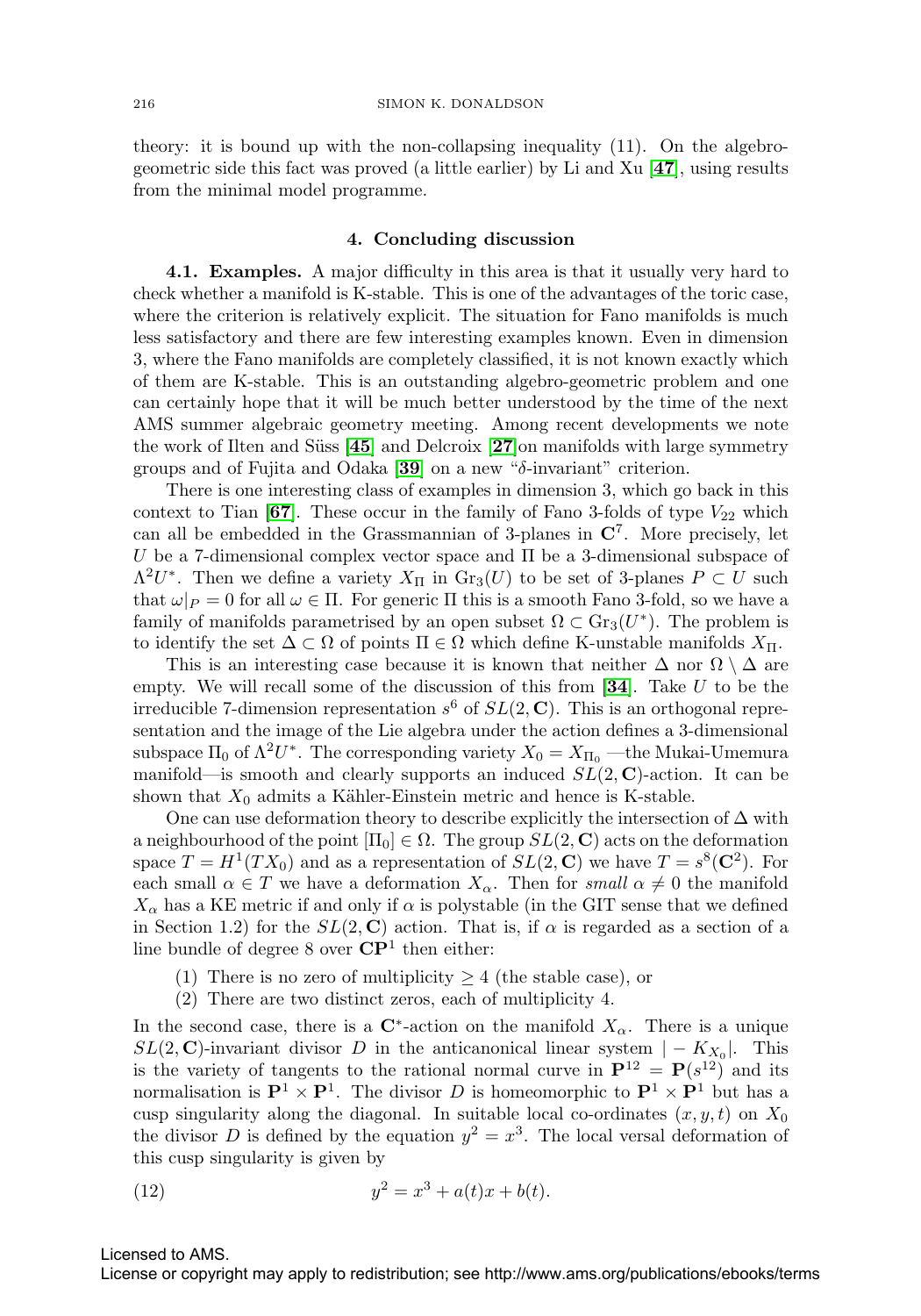Globally, a, b are sections of  $\mathcal{O}(8)$ ,  $\mathcal{O}(12)$  respectively over the diagonal  $\mathbf{P}^1$ . This has the following interpretation, at least at the infinitesimal level. As a representation of  $SL(2, \mathbb{C})$  the deformation space of the pair  $(X_0, D_0)$  is  $s^8 \oplus s^{12}$  with the  $s^8$ factor corresponding to the deformations of  $X_0$  (the space T above) and  $s^{12}$  to the deformations of  $D_0$  within  $X_0$ . Then in the description by  $(a, b)$  the term a lies in  $s^8$  and b in  $s^{12}$ . If a is not stable, with a single zero of multiplicity 4 at the point  $t = 0$  say, we can choose b to have a zero of multiplicity greater than 6 at  $t = 0$ . We get a pair  $(X_{\alpha}, D_{\alpha})$  whose orbit under an action of a 1parameter subgroup  $\mathbb{C}^* \subset SL(2, \mathbb{C})$  converges to  $(X_0, D_0)$ . This leads to a plausible conjectural description of the unstable set  $\Delta$ . Consider the surface singularity at 0 in  $\mathbb{C}^3$  defined by the equation  $f = 0$  where

$$
f(x, y, t) = y^2 - x^3 - t^4 x.
$$

The versal deformation space is the quotient of  $\mathbf{C}[x, y, t]$  by the ideal generated by f and the partial derivatives  $f_x, f_y, f_t$ , and this has dimension 10. So we expect that in the 22 dimensional family of  $K3$  surfaces arising from deformations of  $D_0$  there should be a 12 dimensional sub-family with singularities modelled on  $\{f = 0\}$ . The deformation discussion suggest that these arise as surfaces which lie in unstable 3-folds  $X_{\alpha}$ , with a 6-dimensional linear system of these singular surfaces for each such  $X_\alpha$ . Define  $\Delta'$  to be the locus of points II such that there is an anticanonical divisor in  $X_{\Pi}$  which has singularity of the form  $f = 0$ . Then it seems plausible that X<sup>Π</sup> is not K-stable if and only if it does not admit a **C**<sup>∗</sup> action and if Π lies in the closure of  $\Delta'$ . (We emphasise that the deformation discussion does not establish anything about the stability for points  $\Pi$  far away from  $\Pi_0-a$  priori there could be quite different kinds of destabilising test configurations.)

**4.2. Connections with moduli theory.** For manifolds with  $c_1 < 0$  the existence problem for KE metrics is completely understood following Aubin and Yau. But for canonically polarised singular varieties Odaka showed that K-stability is equivalent to the stability in the sense of Kollár, Shepherd-Barron and Alexeev [**[53](#page-22-16)**], which is formulated in terms of having at worst "semi log canonical" singularities. There is a good generalisation of the notion of a Kähler-Einstein metric to the case of singular varieties (roughly, a metric on the smooth part defined by a bounded potential) [**[11](#page-20-18)**]. Berman and Guenancia show that the existence of such a metric is equivalent to K-stability [**[13](#page-20-19)**]. That is, the "YTD conjecture" is non-trivial and true for canonically polarised varieties.

Now we turn to the Fano case. One can form compactifications of moduli spaces of K-stable Fano manifolds (as topological spaces) using the the Gromov-Hausorff topology defined via the Kähler-Einstein metrics. There have been important recent developments relating these to algebro-geometric approaches.

- Odaka, Spotti and Sun studied the case of surfaces [**[55](#page-22-17)**].
- Spotti, Sun and Yao extend the existence theory to K-stable **Q**-Fano varieties. [**[60](#page-22-18)**].
- Odaka constructed a compactified moduli space of K-stable **Q**-Fano varieties as an algebraic space [**[54](#page-22-19)**].
- Li, Wang and Xu show that the moduli space of K-stable Fano manifolds is quasi-projective (and also construct the compactification as an algebraic space) [**[46](#page-21-25)**].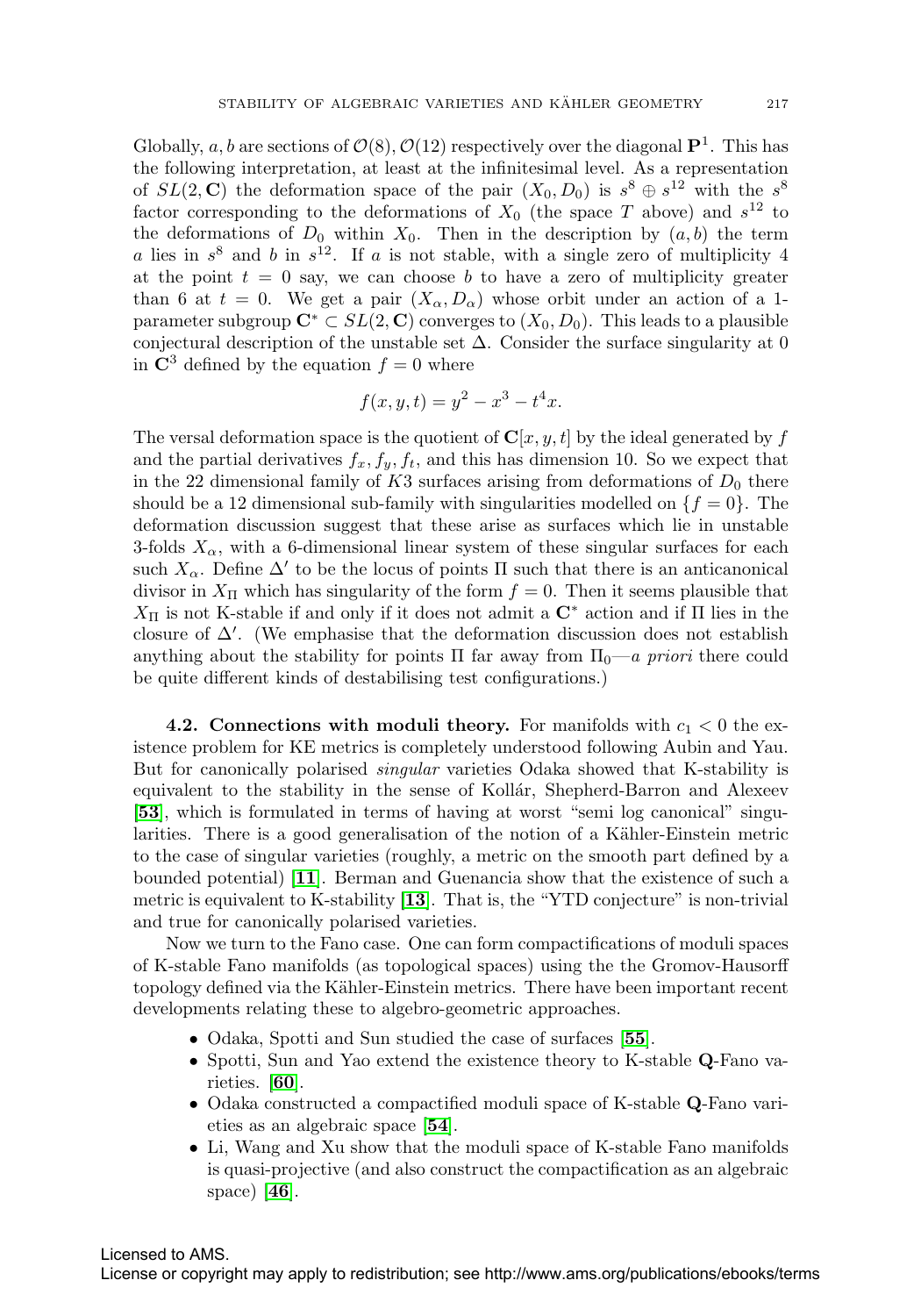At the time of writing it seems not to be known if the Gromov-Hausorff compactification is projective, but one can hope for further developments in this direction.

**4.3. The CSCK and extremal cases.** Examples suggest that the definition above of K-stability may not be the correct one for general polarised manifolds. Székelyhidi has given a modified definition in  $[64]$  $[64]$  $[64]$ . Given a polarised variety  $(X, L)$ we write  $R_k = H^0(X, L^k)$  and form the graded ring  $R = \bigoplus R_k$ . Then we consider filtrations

$$
\mathbf{C} = F_0 \subset F_1 \subset F_2 \cdots \subset R,
$$

such that

\n- $$
F_i.F_j \subset F_{i+j};
$$
\n- $F_i = \bigoplus_k F_i \cap R_k;$
\n- $R = \bigcup_i F_i.$
\n

The Rees algebra of such a filtration  $\mathcal F$  is the subalgebra of R[t] given by:

$$
\text{Rees}(\mathcal{F}) = \bigoplus_{i} (F_i R) t^i.
$$

Székelyhidi observes if the Rees algebra is finitely generated the scheme

 $Proj_{\mathbf{C}[t]}Res(\mathcal{F})$ 

is a test configuration for  $(X, L)$ . Conversely a construction of Witt-Nyström defines a filtration from any test configuration. So it is the same to talk about test configurations as filtrations with finitely generated Rees algebra. Székelyhidi then extends the definition of the Futaki invariant to general filtrations—not necessarily with finitely generated Rees algebra. In turn this leads to a new, and more restrictive, notion of K-stability. For example in the toric case the vector space  $R_k$  has a standard basis labelled by the lattice points  $\mathbf{Z}^n \cap kP$ . Given any convex function  $f$  on  $P$  we define convex subsets

$$
P_{i,k} = \{ x \in P : f(x) \le i/k \}.
$$

and we define a filtration by taking  $F_i \cap R_k$  to be the subspace corresponding to the lattice points in  $kP_{i,k}$ . The Futaki invariant of this filtration is given by the integral expression  $\mathcal{L}(f)$  we discussed before.

It seems likely that this definition of Székelyhidi gives the correct formulation of the YTD conjecture. For example in the toric case in dimension  $n > 2$  it seems likely that one has to consider general convex functions, not just rational piecewise linear ones. Perhaps there is a sensible way to define "points at infinity" in the space of Kähler metrics and a precise relationship between these and filtrations.

We conclude with some remarks about the more differential-geometric and PDE aspects. Extending the existence theory to general CSCK and extremal metrics seems very hard at present because there is no analogue of the Riemannian convergence theory based on control of just the scalar curvature. In the Fano case one is essentially concerned with metrics having a positive lower bound on the Ricci curvature and this means that "collapsing" cannot occur—the Bishop inequality gives a lower bound (11) on the volume of any metric ball in terms of its radius. This is connected with the algebro-geometric fact that it suffices to test stability by degenerations to normal varieties In general we have to consider such collapsing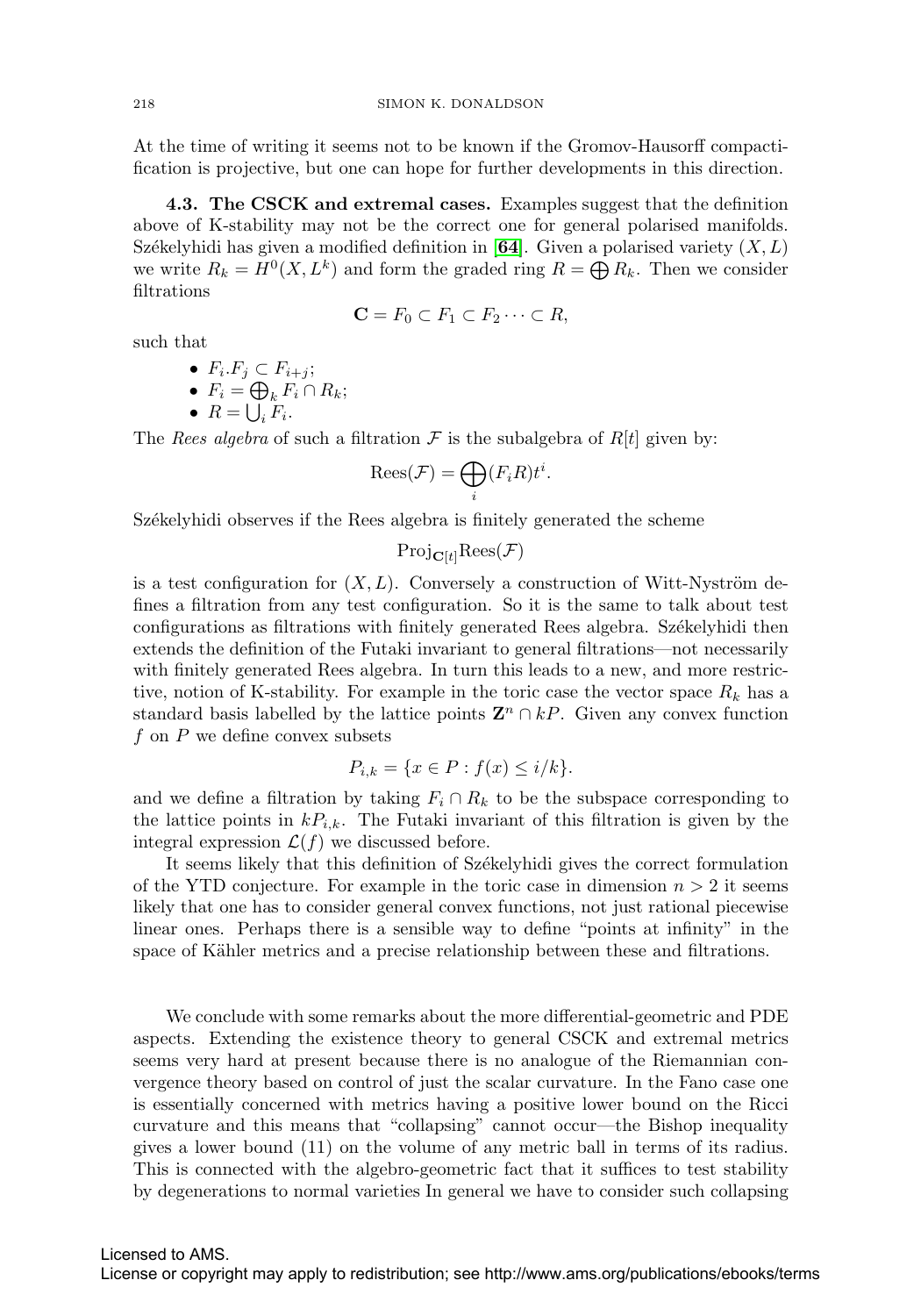phenomena, as we see already in the toric case. (For example in a sequence of hyperbolic Riemann surfaces developing a long neck and degenerating into a pair of cusps, the metric discs in the middle of the neck will have very small area.) From the algebro-geometric point of view, it is essential to consider degenerations to non-normal varieties. It seems reasonable to hope for progress in the case of higher dimensional toric manifolds or for general complex surfaces but there are many difficulties and important problems for the future.

### **References**

- <span id="page-20-8"></span>[1] M. Abreu, K¨ahler geometry of toric varieties and extremal metrics, Internat. J. Math. **9** (1998), no. 6, 641–651, DOI 10.1142/S0129167X98000282. M[R1644291](http://www.ams.org/mathscinet-getitem?mr=1644291)
- <span id="page-20-15"></span>[2] M. T. Anderson, Convergence and rigidity of manifolds under Ricci curvature bounds, Invent. Math. **102** (1990), no. 2, 429–445, DOI 10.1007/BF01233434. M[R1074481](http://www.ams.org/mathscinet-getitem?mr=1074481)
- <span id="page-20-10"></span>[3] V. Alexeev and L. Katzarkov, On K-stability of reductive varieties, Geom. Funct. Anal. **15** (2005), no. 2, 297–310, DOI 10.1007/s00039-005-0507-x. M[R2153901](http://www.ams.org/mathscinet-getitem?mr=2153901)
- <span id="page-20-1"></span>[4] M. F. Atiyah and R. Bott, The Yang-Mills equations over Riemann surfaces, Philos. Trans. Roy. Soc. London Ser. A **308** (1983), no. 1505, 523–615, DOI 10.1098/rsta.1983.0017. M[R702806](http://www.ams.org/mathscinet-getitem?mr=702806)
- <span id="page-20-7"></span>[5] C. Arezzo and F. Pacard, Blowing up and desingularizing constant scalar curvature Kähler manifolds, Acta Math. **196** (2006), no. 2, 179-228, DOI 10.1007/s11511-006-0004-6. M[R2275832](http://www.ams.org/mathscinet-getitem?mr=2275832)
- <span id="page-20-0"></span> $[6]$  T. Aubin, Équations du type Monge-Ampère sur les variétés kählériennes compactes (French, with English summary), Bull. Sci. Math. (2) **102** (1978), no. 1, 63–95. M[R494932](http://www.ams.org/mathscinet-getitem?mr=494932)
- <span id="page-20-3"></span>[7] S. Bando and T. Mabuchi, Uniqueness of Einstein Kähler metrics modulo connected group actions, Algebraic geometry, Sendai, 1985, Adv. Stud. Pure Math., vol. 10, North-Holland, Amsterdam, 1987, pp. 11–40. M[R946233](http://www.ams.org/mathscinet-getitem?mr=946233)
- <span id="page-20-2"></span>[8] R. J. Berman, K-polystability of Q-Fano varieties admitting Kähler-Einstein metrics, Invent. Math. **203** (2016), no. 3, 973–1025, DOI 10.1007/s00222-015-0607-7. M[R3461370](http://www.ams.org/mathscinet-getitem?mr=3461370)
- <span id="page-20-5"></span>[9] R. J. Berman and B. Berndtsson, Convexity of the K-energy on the space of Kähler metrics and uniqueness of extremal metrics, J. Amer. Math. Soc. **30** (2017), no. 4, 1165–1196, DOI 10.1090/jams/880. M[R3671939](http://www.ams.org/mathscinet-getitem?mr=3671939)
- <span id="page-20-13"></span>[10] K. Liu and X. Ma, A remark on: "Some numerical results in complex differential geometry" [arxiv.org/abs/math/0512625] by S. K. Donaldson, Math. Res. Lett. **14** (2007), no. 2, 165– 171, DOI 10.4310/MRL.2007.v14.n2.a1. M[R2318616](http://www.ams.org/mathscinet-getitem?mr=2318616)
- <span id="page-20-18"></span>[11] P. Eyssidieux, V. Guedj, and A. Zeriahi, Singular Kähler-Einstein metrics, J. Amer. Math. Soc. **22** (2009), no. 3, 607–639, DOI 10.1090/S0894-0347-09-00629-8. M[R2505296](http://www.ams.org/mathscinet-getitem?mr=2505296)
- <span id="page-20-6"></span>[12] R. Berman, T. Darvas and C. Lu Regularity of weak minimisers of the K-energy and applications to properness and K-stability arxiv 1602.03114
- <span id="page-20-19"></span>[13] R. J. Berman and H. Guenancia, Kähler-Einstein metrics on stable varieties and log canonical pairs, Geom. Funct. Anal. **24** (2014), no. 6, 1683-1730, DOI 10.1007/s00039-014-0301-8. M[R3283927](http://www.ams.org/mathscinet-getitem?mr=3283927)
- <span id="page-20-17"></span>[14] B. Berndtsson, *Positivity of direct image bundles and convexity on the space of Kähler met*rics, J. Differential Geom. **81** (2009), no. 3, 457–482. M[R2487599](http://www.ams.org/mathscinet-getitem?mr=2487599)
- <span id="page-20-14"></span>[15] J. Cheeger and T. H. Colding, On the structure of spaces with Ricci curvature bounded below. I, J. Differential Geom. **46** (1997), no. 3, 406–480. M[R1484888](http://www.ams.org/mathscinet-getitem?mr=1484888)
- <span id="page-20-16"></span>[16] J. Cheeger, T. H. Colding, and G. Tian, On the singularities of spaces with bounded Ricci curvature, Geom. Funct. Anal. **12** (2002), no. 5, 873–914, DOI 10.1007/PL00012649. M[R1937830](http://www.ams.org/mathscinet-getitem?mr=1937830)
- <span id="page-20-9"></span>[17] B. Chen, A-M Li and L. Sheng Extremal metrics on toric surfaces arxiv 1008.2607
- <span id="page-20-11"></span>[18] B. Chen, Q. Han, A-M Li, Z. Lian and L. Sheng Prescribed scalar curvature for homogeneous toric bundles arxiv 1603.01975
- <span id="page-20-4"></span>[19] X. Chen, *The space of Kähler metrics*, J. Differential Geom. **56** (2000), no. 2, 189–234. M[R1863016](http://www.ams.org/mathscinet-getitem?mr=1863016)
- <span id="page-20-12"></span>[20] X. Chen, S. Donaldson, and S. Sun, Kähler-Einstein metrics on Fano manifolds. I: Approximation of metrics with cone singularities, J. Amer. Math. Soc. **28** (2015), no. 1, 183–197, DOI 10.1090/S0894-0347-2014-00799-2. M[R3264766](http://www.ams.org/mathscinet-getitem?mr=3264766)

# Licensed to AMS.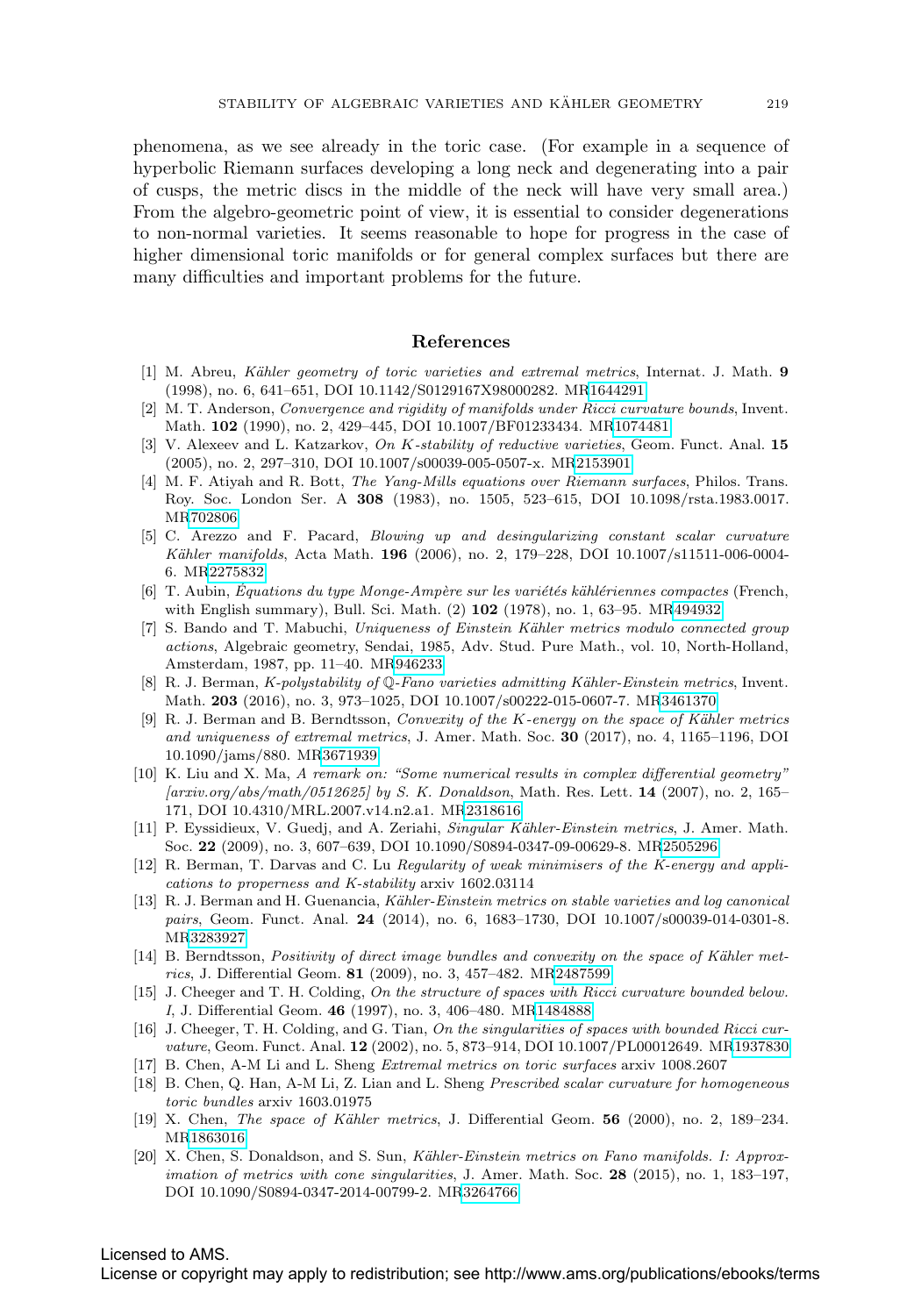- <span id="page-21-11"></span>[21] X. X. Chen and G. Tian, Geometry of Kähler metrics and foliations by holomorphic discs, Publ. Math. Inst. Hautes Études Sci. **107** (2008), 1–107, DOI 10.1007/s10240-008-0013-4. M[R2434691](http://www.ams.org/mathscinet-getitem?mr=2434691)
- <span id="page-21-21"></span>[22] X-X. Chen, S. Sun and B. Wang Kähler-Ricci flow, Kähler-Einstein metrics and K-stability arxiv 1508.04397
- <span id="page-21-20"></span>[23] X. Chen and B. Wang, Space of Ricci flows I, Comm. Pure Appl. Math. **65** (2012), no. 10, 1399–1457, DOI 10.1002/cpa.21414. M[R2957704](http://www.ams.org/mathscinet-getitem?mr=2957704)
- <span id="page-21-12"></span>[24] G. Codogni and J. Stoppa Torus equivariant K-stability arix 1602.03451
- <span id="page-21-19"></span> $[25]$  V. Datar and G. Székelyhidi Kähler -Einstein metrics along the continuity method arxiv 1506.07495
- <span id="page-21-18"></span>[26] T. Delcroix, K¨ahler-Einstein metrics on group compactifications, Geom. Funct. Anal. **27** (2017), no. 1, 78–129, DOI 10.1007/s00039-017-0394-y. M[R3613454](http://www.ams.org/mathscinet-getitem?mr=3613454)
- <span id="page-21-23"></span>[27] T. Delcroix K-stability of spherical Fano varieties arxiv 1608.01852
- <span id="page-21-1"></span>[28] S. K. Donaldson, Remarks on gauge theory, complex geometry and 4-manifold topology, Fields Medallists' lectures, World Sci. Ser. 20th Century Math., vol. 5, World Sci. Publ., River Edge, NJ, 1997, pp. 384–403, DOI 10.1142/9789812385215 0042. M[R1622931](http://www.ams.org/mathscinet-getitem?mr=1622931)
- <span id="page-21-2"></span>[29] S. K. Donaldson, Symmetric spaces, Kähler geometry and Hamiltonian dynamics, Northern California Symplectic Geometry Seminar, Amer. Math. Soc. Transl. Ser. 2, vol. 196, Amer. Math. Soc., Providence, RI, 1999, pp. 13–33, DOI 10.1090/trans2/196/02. M[R1736211](http://www.ams.org/mathscinet-getitem?mr=1736211)
- <span id="page-21-10"></span>[30] S. K. Donaldson, Scalar curvature and projective embeddings. I, J. Differential Geom. **59** (2001), no. 3, 479–522. M[R1916953](http://www.ams.org/mathscinet-getitem?mr=1916953)
- [31] S. K. Donaldson, Scalar curvature and stability of toric varieties, J. Differential Geom. **62** (2002), no. 2, 289–349. M[R1988506](http://www.ams.org/mathscinet-getitem?mr=1988506)
- <span id="page-21-8"></span>[32] S. K. Donaldson, Lower bounds on the Calabi functional, J. Differential Geom. **70** (2005), no. 3, 453–472. M[R2192937](http://www.ams.org/mathscinet-getitem?mr=2192937)
- <span id="page-21-16"></span>[33] S. K. Donaldson, Constant scalar curvature metrics on toric surfaces, Geom. Funct. Anal. **19** (2009), no. 1, 83–136, DOI 10.1007/s00039-009-0714-y. M[R2507220](http://www.ams.org/mathscinet-getitem?mr=2507220)
- <span id="page-21-17"></span>[34] S. K. Donaldson, Kähler geometry on toric manifolds, and some other manifolds with large symmetry, Handbook of geometric analysis. No. 1, Adv. Lect. Math. (ALM), vol. 7, Int. Press, Somerville, MA, 2008, pp. 29–75. M[R2483362](http://www.ams.org/mathscinet-getitem?mr=2483362)
- <span id="page-21-6"></span>[35] S. Donaldson The Ding functional, Berndtsson convexity and moment maps arxiv 1503.05173
- [36] S. Donaldson and S. Sun, *Gromov-Hausdorff limits of Kähler manifolds and algebraic geom*etry, Acta Math. **213** (2014), no. 1, 63–106, DOI 10.1007/s11511-014-0116-3. M[R3261011](http://www.ams.org/mathscinet-getitem?mr=3261011)
- <span id="page-21-14"></span>[37] J. Fine, Constant scalar curvature Kähler metrics on fibred complex surfaces, J. Differential Geom. **68** (2004), no. 3, 397–432. M[R2144537](http://www.ams.org/mathscinet-getitem?mr=2144537)
- <span id="page-21-3"></span>[38] A. Fujiki, The moduli spaces and Kähler metrics of polarized algebraic varieties (Japanese), S¯ugaku **42** (1990), no. 3, 231–243. M[R1073369](http://www.ams.org/mathscinet-getitem?mr=1073369)
- <span id="page-21-24"></span>[39] K. Fujita and Y. Odaka On the K-stability of Fano varieties and anticanonical linear series arxiv 1602.01305
- <span id="page-21-7"></span>[40] A. Futaki, An obstruction to the existence of Einstein K¨ahler metrics, Invent. Math. **73** (1983), no. 3, 437–443, DOI 10.1007/BF01388438. M[R718940](http://www.ams.org/mathscinet-getitem?mr=718940)
- <span id="page-21-15"></span>[41] V. Guillemin, Kaehler structures on toric varieties, J. Differential Geom. **40** (1994), no. 2, 285–309. M[R1293656](http://www.ams.org/mathscinet-getitem?mr=1293656)
- <span id="page-21-13"></span>[42] Y.-J. Hong, Constant Hermitian scalar curvature equations on ruled manifolds, J. Differential Geom. **53** (1999), no. 3, 465–516. M[R1806068](http://www.ams.org/mathscinet-getitem?mr=1806068)
- <span id="page-21-0"></span>[43] G. Kempf and L. Ness, The length of vectors in representation spaces, Algebraic geometry (Proc. Summer Meeting, Univ. Copenhagen, Copenhagen, 1978), Lecture Notes in Math., vol. 732, Springer, Berlin, 1979, pp. 233–243. M[R555701](http://www.ams.org/mathscinet-getitem?mr=555701)
- <span id="page-21-5"></span>[44] F. C. Kirwan, Cohomology of quotients in symplectic and algebraic geometry, Mathematical Notes, vol. 31, Princeton University Press, Princeton, NJ, 1984. M[R766741](http://www.ams.org/mathscinet-getitem?mr=766741)
- <span id="page-21-22"></span>[45] N. Ilten and H. Süss, K-stability for Fano manifolds with torus action of complexity 1, Duke Math. J. **166** (2017), no. 1, 177–204, DOI 10.1215/00127094-3714864. M[R3592691](http://www.ams.org/mathscinet-getitem?mr=3592691)
- <span id="page-21-25"></span>[46] C. Li, X. Wang and C. Xu Quasi-projectivity of the moduli space of smooth Fano manifolds arxiv 1502.06532
- <span id="page-21-9"></span>[47] C. Li and C. Xu, Special test configuration and K-stability of Fano varieties, Ann. of Math. (2) **180** (2014), no. 1, 197–232, DOI 10.4007/annals.2014.180.1.4. M[R3194814](http://www.ams.org/mathscinet-getitem?mr=3194814)
- <span id="page-21-4"></span>[48] T. Mabuchi, K-energy maps integrating Futaki invariants, Tohoku Math. J. (2) **38** (1986), no. 4, 575–593, DOI 10.2748/tmj/1178228410. M[R867064](http://www.ams.org/mathscinet-getitem?mr=867064)

# Licensed to AMS.